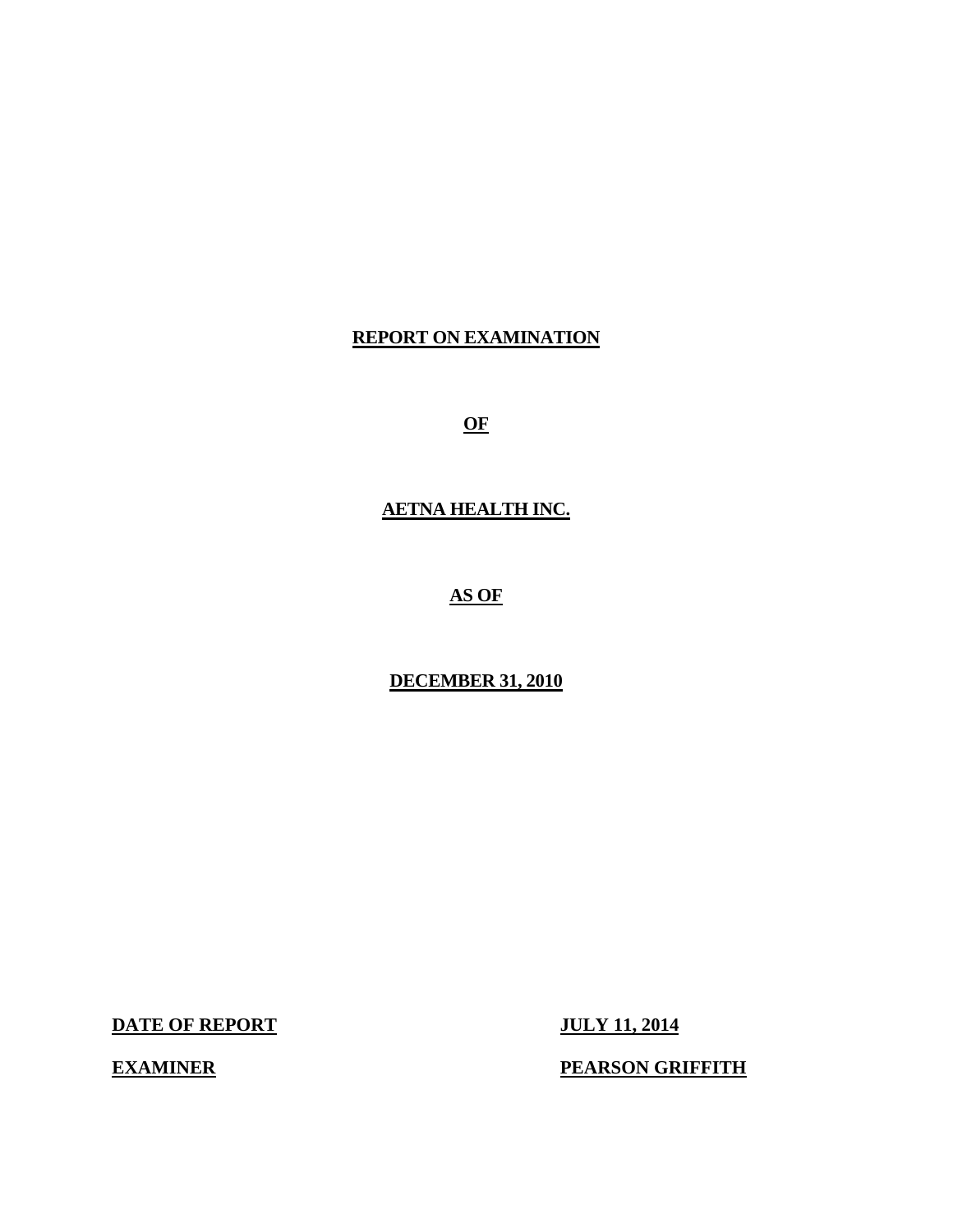## **TABLE OF CONTENTS**

| <b>ITEM NO.</b> |                                                                                                                                                                      | PAGE NO.                  |
|-----------------|----------------------------------------------------------------------------------------------------------------------------------------------------------------------|---------------------------|
| 1.              | Scope of the examination                                                                                                                                             | 3                         |
| 2.              | Description of the HMO                                                                                                                                               | 5                         |
|                 | Corporate governance<br>Α.<br>Territory and plan of operation<br><b>B.</b><br>Reinsurance<br>$C_{\cdot}$                                                             | $\overline{7}$<br>8<br>11 |
|                 | Holding company system<br>D.<br>Significant operating ratios<br>Е.<br>Investment activities<br>$F_{\cdot}$                                                           | 12<br>16<br>17            |
|                 | Enterprise risk management ("ERM")<br>G.<br>H.<br>Information technology<br>Provider/IPA arrangements and risk sharing<br>Ι.<br>Accounts and records<br>$\mathbf{I}$ | 18<br>19<br>23<br>24      |
| 3.              | <b>Financial statements</b>                                                                                                                                          | 30                        |
|                 | <b>Balance</b> sheet<br>$A_{1}$<br><b>B.</b><br>Statement of revenue and expenses and capital<br>and surplus                                                         | 30<br>32                  |
| 4.              | Claims unpaid                                                                                                                                                        | 34                        |
| 5.              | Compliance with prior report on examination                                                                                                                          | 35                        |
| 6.              | Summary of comments and recommendations                                                                                                                              | 37                        |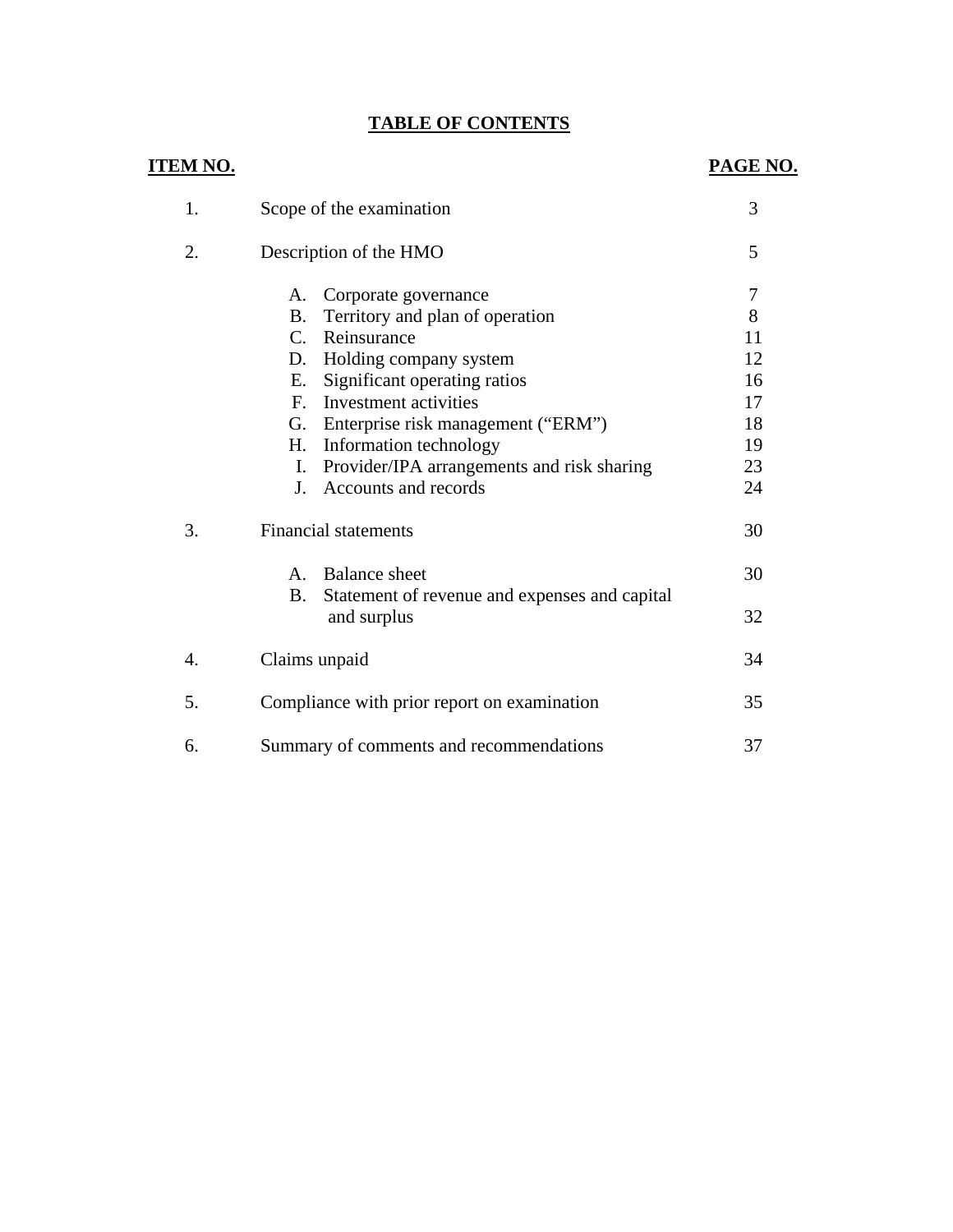

## NEW YORK STATE DEPARTMENT<sub>of</sub> FINANCIAL SERVICES

Andrew M. Cuomo<br>Governor

Benjamin M. Lawsky Superintendent

July 11, 2014

Honorable Benjamin M. Lawsky Superintendent of Financial Services Albany, New York 12257

Sir:

Pursuant to the requirements of the New York Insurance Law and acting in accordance with the instructions contained in Appointment Number 30715, dated April 29, 2011, attached hereto, I have made an examination into the condition and affairs of Aetna Health Inc., a New York for-profit health maintenance organization licensed pursuant to the provisions of Article 44 of the New York Public Health Law, as of December 31, 2010, and respectfully submit the following report thereon.

The examination was conducted at the home office of Aetna Health Inc., located at 151 Farmington Avenue, Hartford, Connecticut.

Wherever the designations "AHI" or the "HMO" appear herein, without qualification, they should be understood to indicate Aetna Health Inc.

Wherever the designations "Aetna" or the "Parent" appear herein, without qualification, they should be understood to indicate Aetna Inc., the ultimate parent of AHI.

Wherever the designations "AHIC" or the "Company" appear herein, without qualification, they should be understood to indicate Aetna Health Insurance Company of New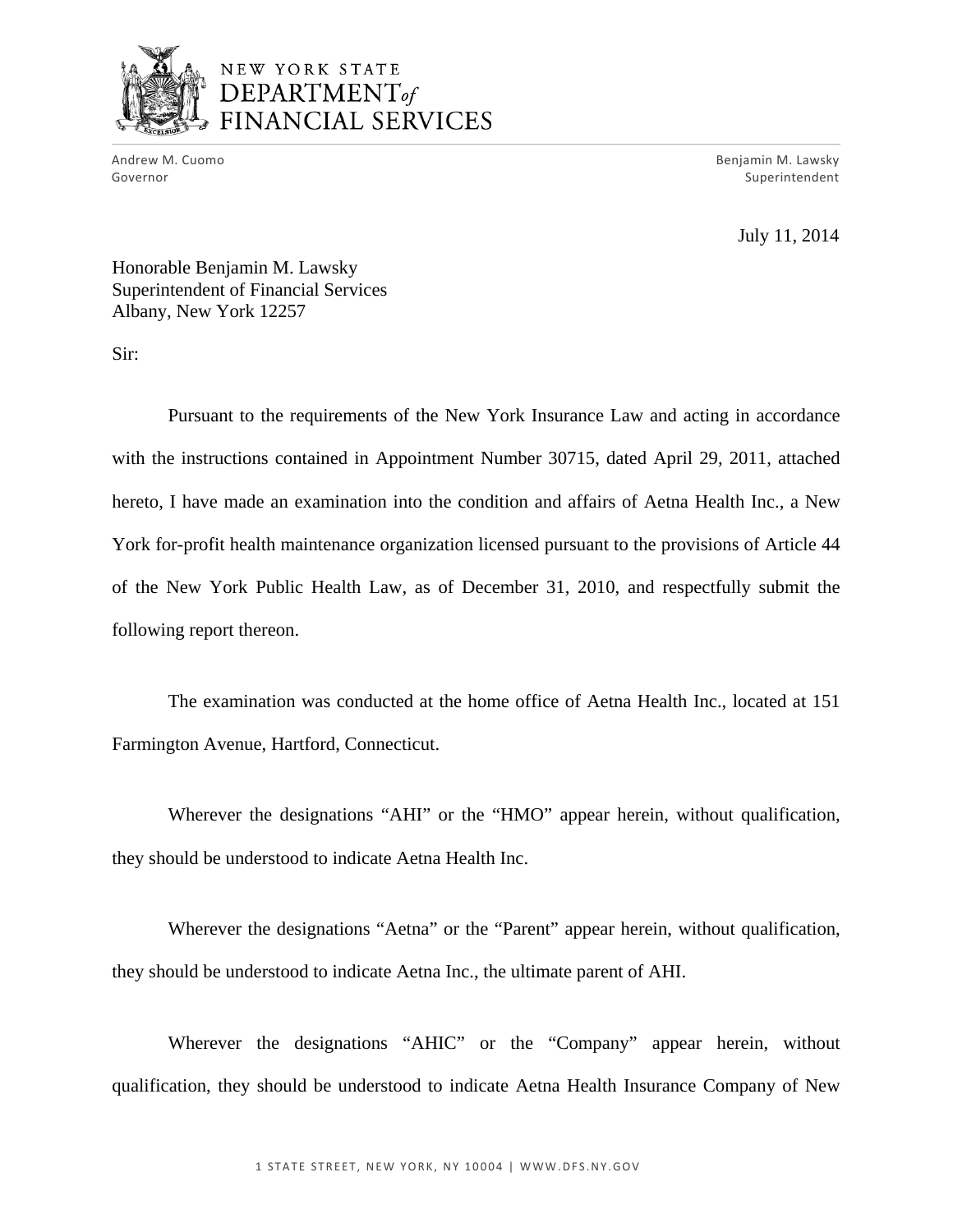York, an affiliated accident and health insurer licensed pursuant to Article 42 of the New York Insurance Law.

Wherever the designation the "Department" appears herein, without qualification, it should be understood to indicate the New York State Department of Financial Services.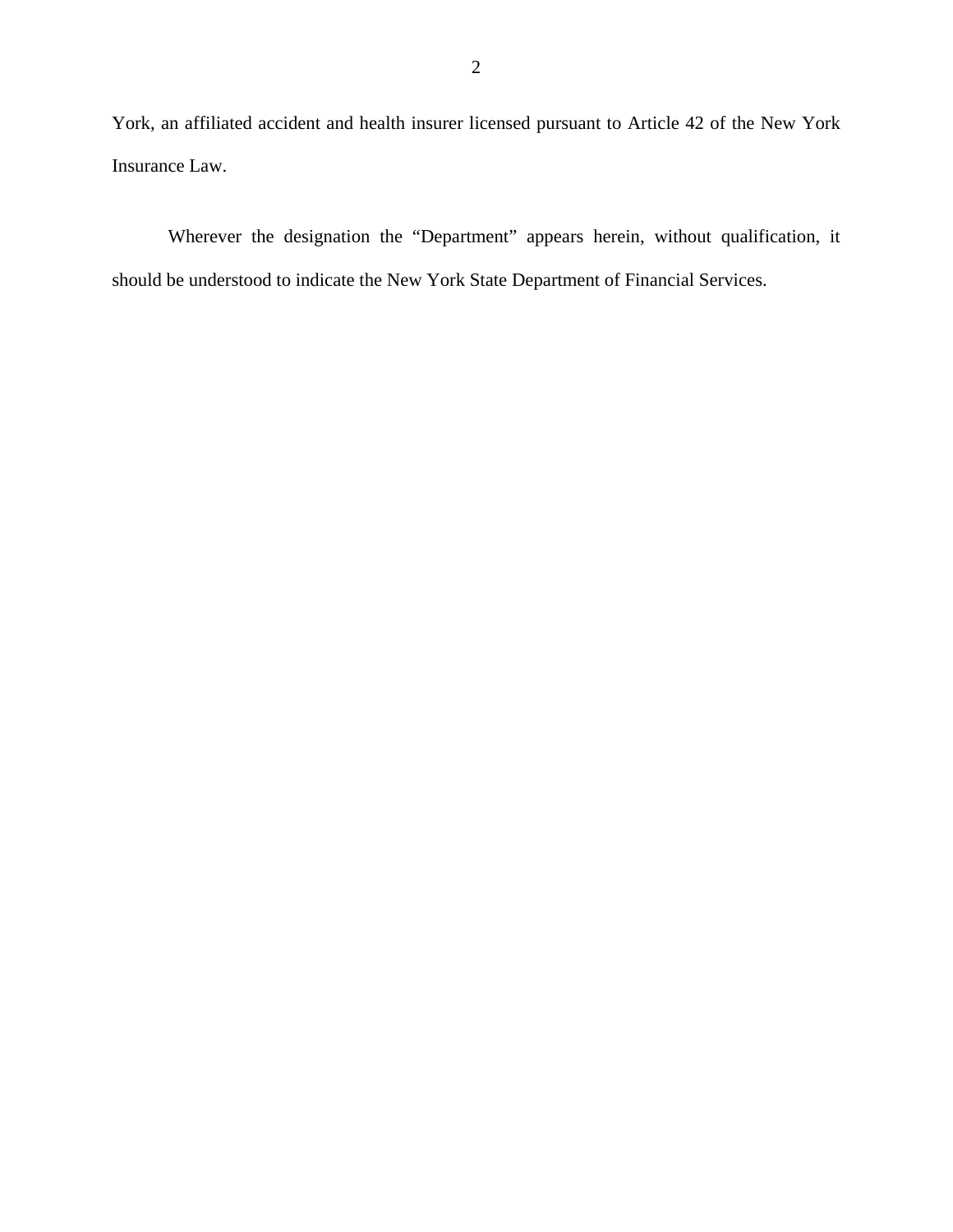#### **1. SCOPE OF THE EXAMINATON**

The previous examination was conducted as of December 31, 2005. This examination is a "financial examination" as defined in the National Association of Insurance Commissioners ("NAIC") *Financial Condition Examiners Handbook, 2010* Edition (the "Handbook") and it covered the five-year period from January 1, 2006 through December 31, 2010. The examination was conducted observing the guidelines and procedures in the Handbook, and where deemed appropriate by the examiners, transactions occurring subsequent to December 31, 2010, were also reviewed.

The examination was conducted on a risk-focused basis in accordance with the provisions of the Handbook, which provides guidance for the establishment of an examination plan based on the examiner's assessment of risk in the HMO's operations and utilizes that evaluation in formulating the nature and extent of the examination. The risk-focused examination approach was included in the Handbook for the first time in 2007; thus, this was the first such type of examination of the HMO. The examiner planned and performed the examination to evaluate the HMO's current financial condition, as well as to identify prospective risks that may threaten the future solvency of Aetna Health Inc.

The examiner identified key processes, assessed the risks within those processes and assessed the internal control systems and procedures used to mitigate those risks. The examination also included an assessment of the principles used and significant estimates made by management, an evaluation of the overall financial statement presentation, and determined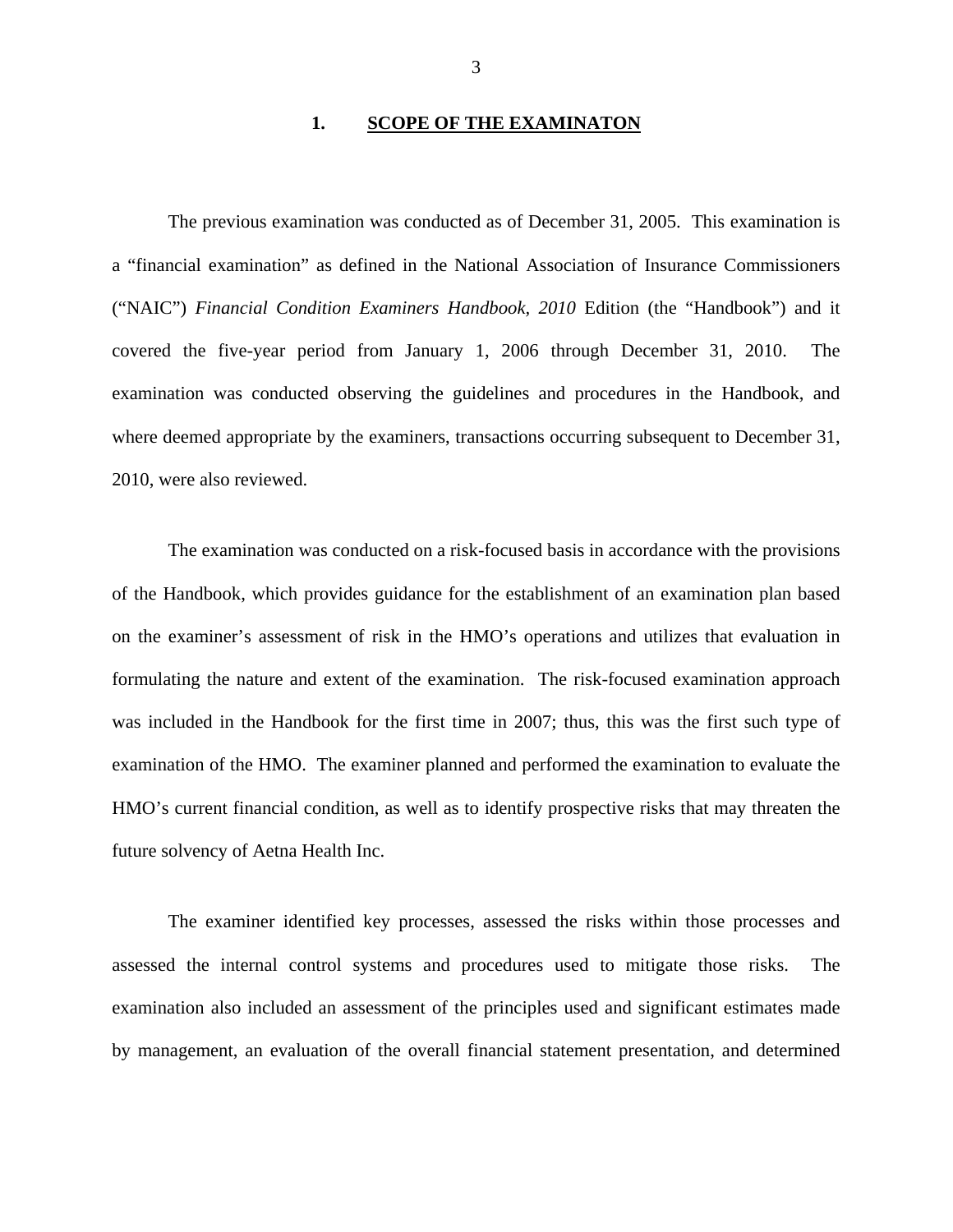management's compliance with the Department's statutes and guidelines, Statutory Accounting Principles, as adopted by the Department and NAIC annual statement instructions.

Information concerning the HMO's organizational structure, business approach and control environment were utilized to develop the examination approach. The examination evaluated the HMO's risks and management activities in accordance with the NAIC's nine branded risk categories. These categories are as follows:

- Pricing/Underwriting
- Reserving
- Operational
- Strategic
- Credit
- Market
- Liquidity
- Legal
- Reputational

 of KPMG, LLP (KPMG). The HMO received an unqualified opinion in each of those years. Certain audit work papers of KPMG were reviewed and relied upon in conjunction with this The HMO was audited annually for the years 2006 through 2010 by the accounting firm examination. The HMO has an internal audit department which has been given the task of assessing AHI's internal control structure. A review was made of the HMO's Enterprise Risk Management program.

This report on examination is confined to financial statements and comments on those matters which involve departures from laws, regulations or rules, or which require explanation or description.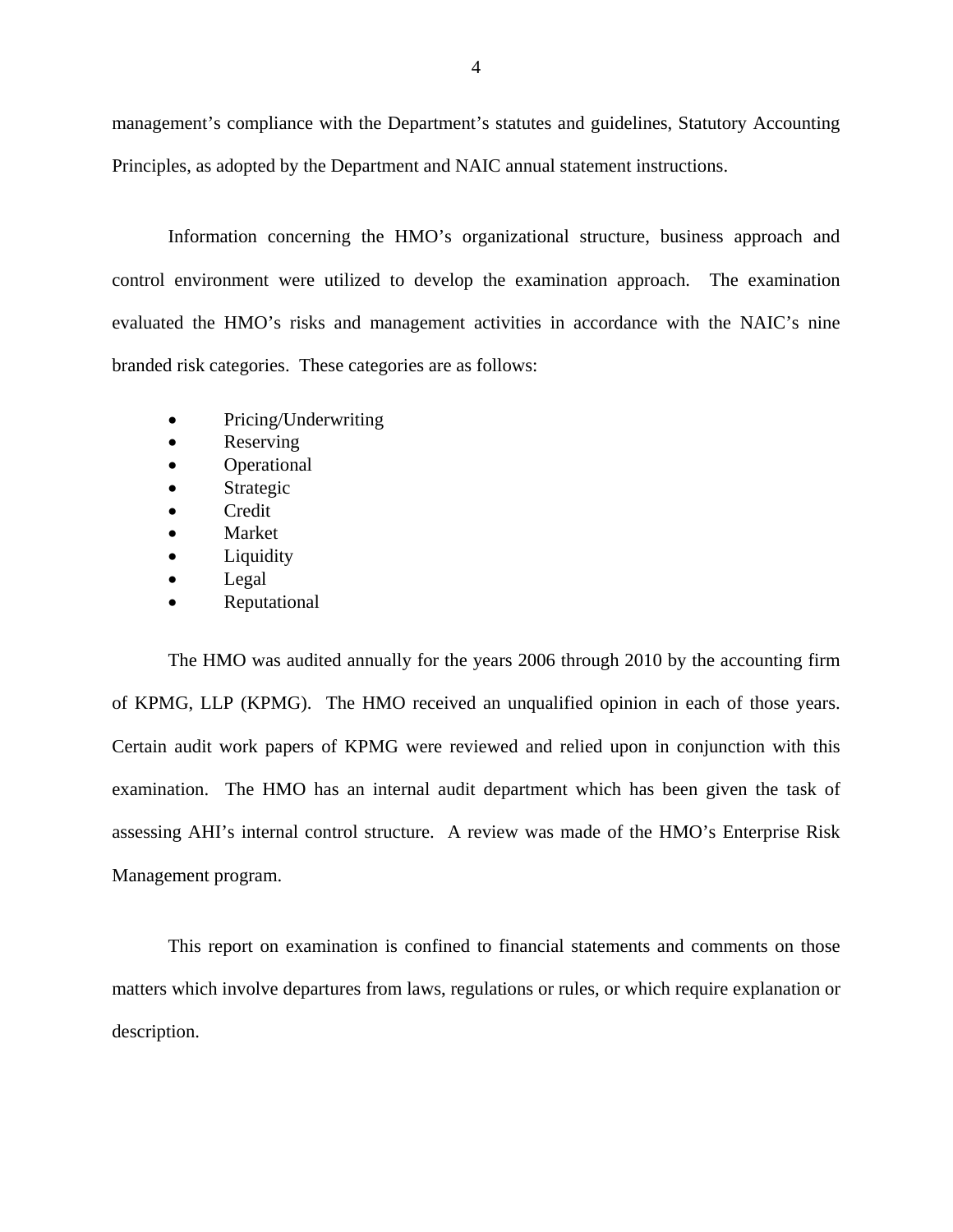A review was also made to ascertain what action was taken by the HMO with regard to comments contained in the prior report on examination related to the financial examination.

A concurrent examination regarding the financial condition of Aetna Health Insurance Company of New York was performed as of December 31, 2010. A separate financial report on examination was issued thereon.

Additionally, a separate market conduct examination was conducted as of December 31, 2011 to review the manner in which Aetna Health Inc., Aetna Health Insurance Company of New York and Aetna Life Insurance Company conducted their business practices and fulfilled their contractual obligations to policyholders and claimants. A separate market conduct report for these entities was issued thereon.

#### **2. DESCRIPTION OF THE HMO**

Aetna Health Inc. was incorporated in New York on June 24, 1985, to operate a health maintenance organization under the name U.S. Healthcare, Inc. It was certified as a health maintenance organization by the New York State Department of Health (DOH) on February 3, 1986, and began operations on May 1, 1986. AHI is licensed as a for-profit, independent practice association (IPA) model health maintenance organization pursuant to the provisions of Article 44 of the New York Public Health Law. When licensed, the HMO was a subsidiary of U.S. Healthcare, Inc. (U.S. Healthcare), a Pennsylvania Corporation.

On July 19, 1996, U.S. Healthcare merged with Aetna Life and Casualty Company,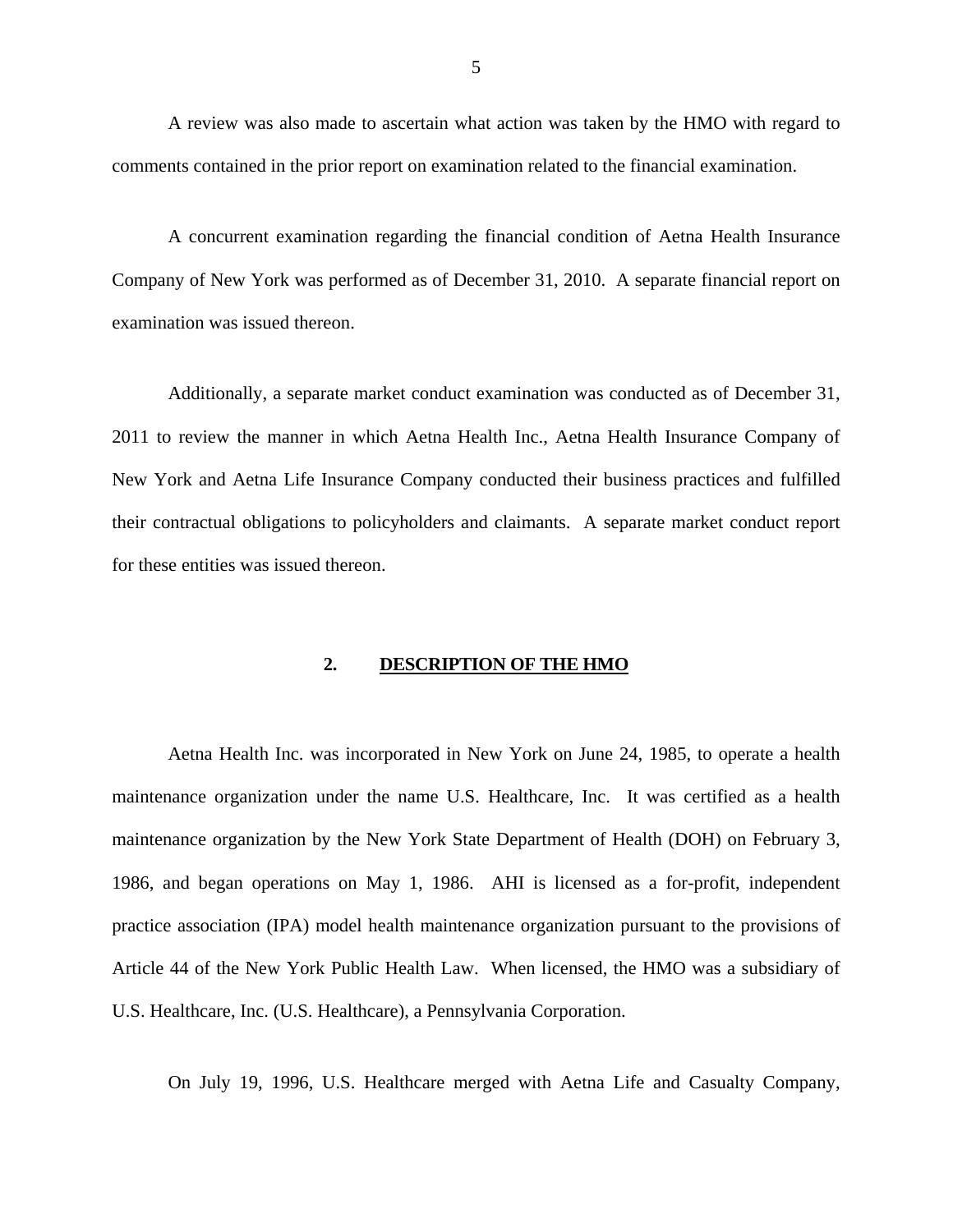pursuant to an Agreement and Plan of Merger dated March 30, 1996. Aetna Inc., ("Aetna") a Connecticut corporation, was incorporated on March 25, 1996, for the purpose of effectuating the merger and became sole owner of the merged companies, effective July 19, 1996. After the merger, U.S. Healthcare became a subsidiary of Aetna Inc. and its name was changed to Aetna U.S. Healthcare, Inc. Aetna U.S. Healthcare, Inc., the parent company of numerous HMOs operating in many states was one of Aetna Inc.'s core businesses. The others were insurance and financial services, both domestic and international.

On December 13, 2000, Aetna Inc. sold its financial services and international businesses to ING Groep N.V. and also spun off its health care business to shareholders. Concurrent with the spin-off, Aetna U.S. Healthcare, Inc. became the ultimate parent company and was renamed Aetna Inc.

The HMO filed a request with the New York State Department of State to operate under the assumed name (d/b/a) of Aetna U.S. Healthcare, Inc. effective January 1, 1997. The HMO also notified the Department and the DOH of its intention to operate under the assumed name of Aetna U.S. Healthcare, Inc. and marketed its products under such name. The HMO continued to operate under the Aetna U.S. Healthcare, Inc. name with regard to statutory filings, until a name change to Aetna Health Inc. in 2001. On December 28, 2001, NYLCare Health Plans of New York, Inc. (NYLCare), an HMO, merged with and into the HMO.

On December 31, 2001, the HMO Prudential Health Care Plan of New York, Inc. (PruCare) merged with and into the HMO. Concurrent with that merger, the HMO's name was changed to Aetna Health Inc.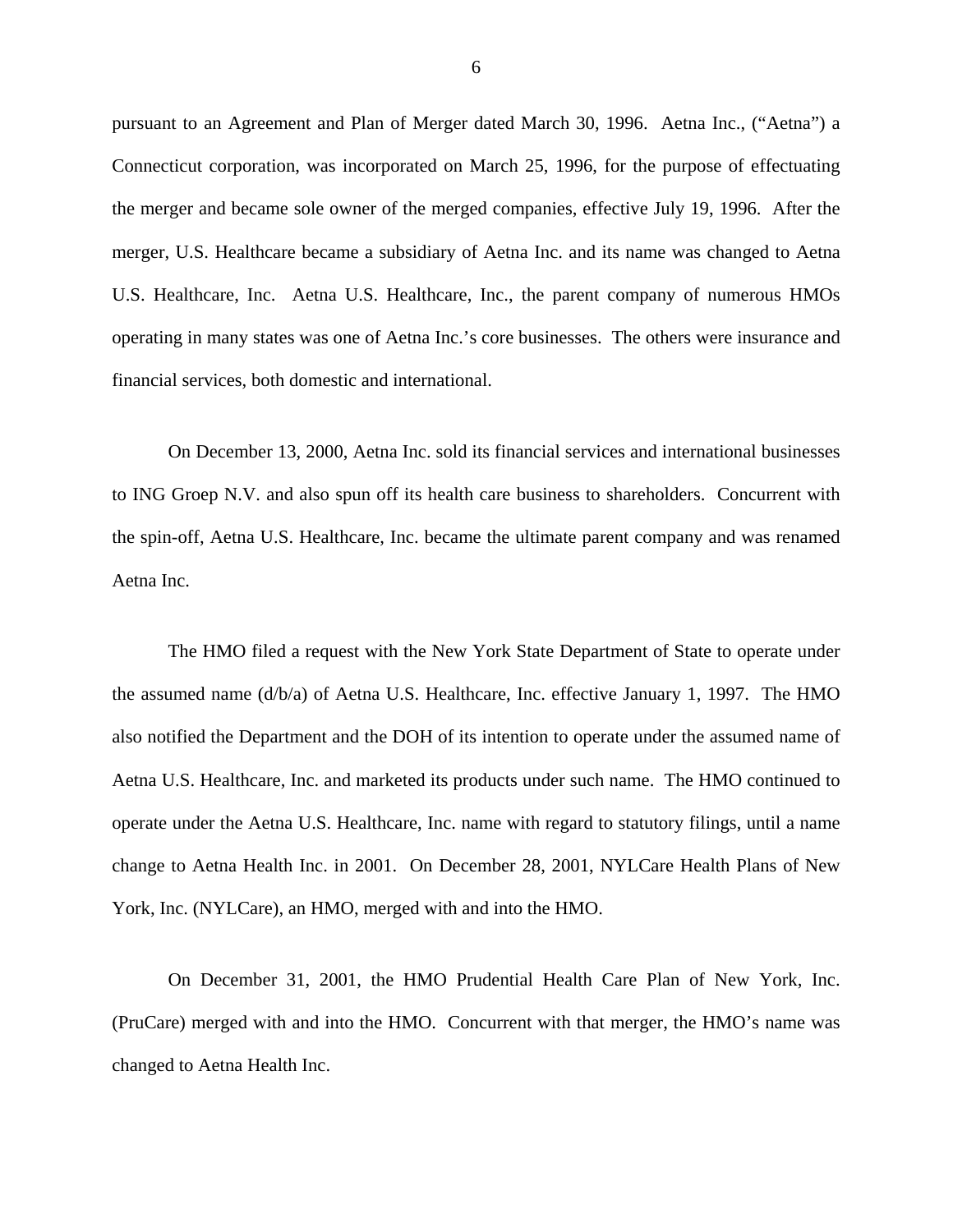<span id="page-8-0"></span>Effective September 30, 2003, Aetna Inc. contributed all of the capital stock of Aetna Health Inc. to Aetna Health Holdings, LLC (AHH). AHH's ultimate parent is Aetna Inc.

As of December 31, 2010, the HMO's capital was \$6, consisting of 552 shares of \$.01 par value per share common stock and paid-in-surplus of \$69,956,549. As of the examination date, Aetna Health Holdings, LLC is the sole owner of all issued common stock. The HMO has an additional 9,448 shares of \$.01 par value per share common stock authorized, but not issued.

#### A. Corporate Governance

As of the examination date, the HMO's board of directors was comprised of three members. The composition of the board was in compliance with the HMO's by-laws and Part 98-1.11(f) of the Administrative Rules and Regulations of the New York Health Department (10 NYCRR 98-1.11(f)). As of December 31, 2010, the HMO's board of directors consisted of the following members:

| Name and Residence                                                | <b>Principal Business Affiliation</b>      |
|-------------------------------------------------------------------|--------------------------------------------|
| Lydia Cavieux*<br>Cortlandt Manor, New York Horton Medical Center | Supervisor, Health Information Management, |
| David Francis Kobus                                               | Regional Head of Network,                  |
| New York, New York                                                | Aetna Health Inc.                          |
| Steven G. Logan                                                   | President and Chief Executive Officer,     |
| New York, New York                                                | Aetna Health Inc. (a New York corporation) |

 \*Enrollee/member representative per Part 98-1.11(f) of the Administrative Rules and Regulations of the New York Health Department (10 NYCRR 98-1.11(f)).

The minutes of all meetings of the board of directors and committees thereof held during the examination period were reviewed. The review revealed that the meetings were well attended and that management reviewed reports that were essential to the operations of the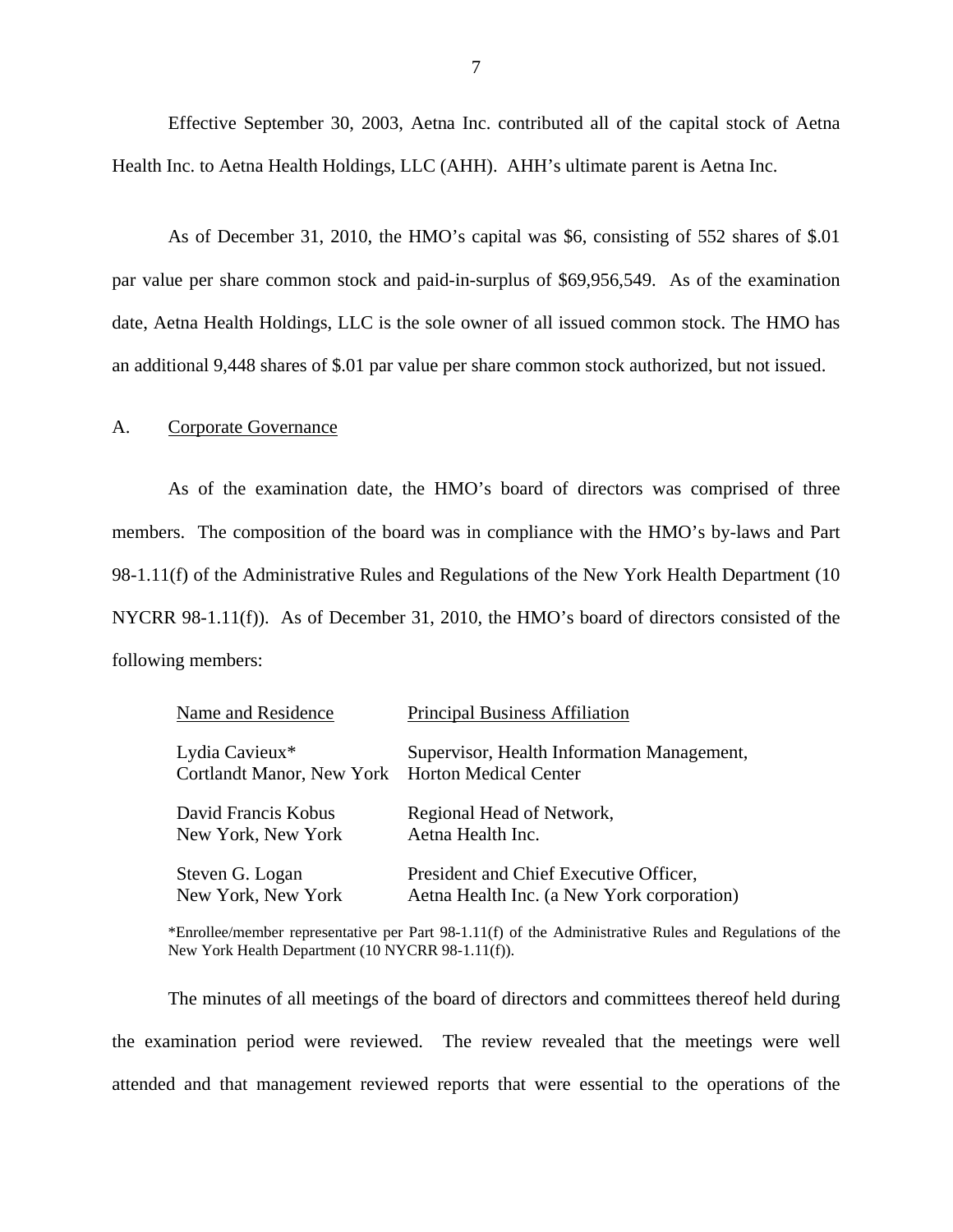HMO. The review also noted that the HMO was in compliance with the certification requirements of Department Circular Letter No. 9 (1999).

The principal officers of the HMO as of December 31, 2010 were as follows:

| <b>Name</b>                     | <b>Title</b>                               |
|---------------------------------|--------------------------------------------|
| Steven G. Logan*                | President and Chief Executive Officer      |
| Edward Chung-I Lee              | Vice-president and Secretary               |
| Jennifer A. Palma <sup>**</sup> | Principal Financial Officer and Controller |
| Elaine R. Cofrancesco           | Treasurer                                  |
| Terry J. Golash                 | <b>Medical Director</b>                    |
| Gregory S. Martino              | Vice-president                             |
| Kevin J. Casey                  | Senior Investment Officer                  |
| Dawn M. Schoen***               | <b>Assistant Controller</b>                |
|                                 |                                            |

\* Steven G. Logan was elected as President and Chief Executive Officer on March 12, 2010.

\*\* Jennifer A. Palma was elected as Principal Financial Officer and Controller on March 31, 2010.

\*\*\* Dawn M. Schoen was elected as Assistant Controller on March 31, 2010.

#### B. Territory and Plan of Operation

As of December 31, 2010, AHI was authorized to operate as a health maintenance organization pursuant to Article 44 of the New York Public Health Law in the following nineteen counties of New York State:

| <b>Bronx</b>    | New York      | Putnam   | Sullivan      |
|-----------------|---------------|----------|---------------|
| <b>Broome</b>   | <b>Nassau</b> | Queens   | Tioga         |
| Cayuga          | Onondaga      | Richmond | <b>Ulster</b> |
| <b>Dutchess</b> | Orange        | Rockland | Westchester   |
| Kings           | Oswego        | Suffolk  |               |

The HMO provides a comprehensive prepaid health care program by means of a network of participating physicians. Subscribers to AHI select a participating physician who acts as their primary care physician (PCP). The primary care physician refers subscribers to other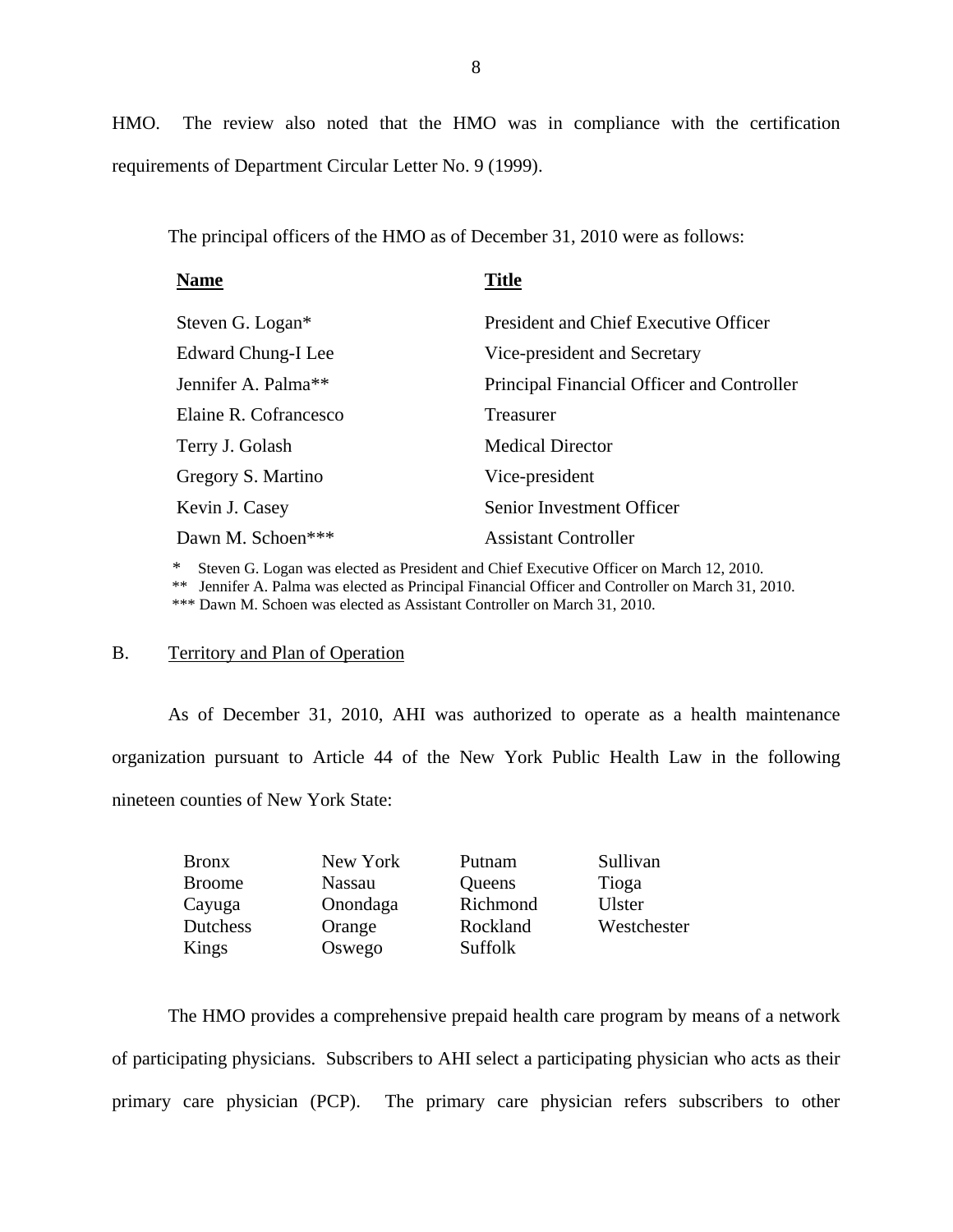participating HMO physicians when particular medical specialties are required. Except for services specifically excluded or limited in the HMO's contracts or riders, there is no limit to duration, frequency or type of health care provided, as long as the care is directly provided or pre-authorized by an AHI medical director and/or the PCP.

Inpatient hospital services are rendered as directed by the HMO's physicians. The HMO pays hospital charges through direct hospital billing. Out-of-area emergency care is provided for in the subscriber contracts.

In addition to the services described above, members have the option of selecting pointof-service coverage (POS), which permits the member to obtain medical treatment outside the HMO's provider network, in addition to obtaining care in-network. For individual POS coverage, both in-network and out-of-network coverage is provided by AHI. For small and large group POS coverage, the in-network component is provided by AHI, and the out-of-network component is provided through its affiliate, Aetna Health Insurance Company of New York (AHIC).

The following schedule shows the number of members enrolled at the end of each year of the five-year examination period, and premiums earned by each line of business: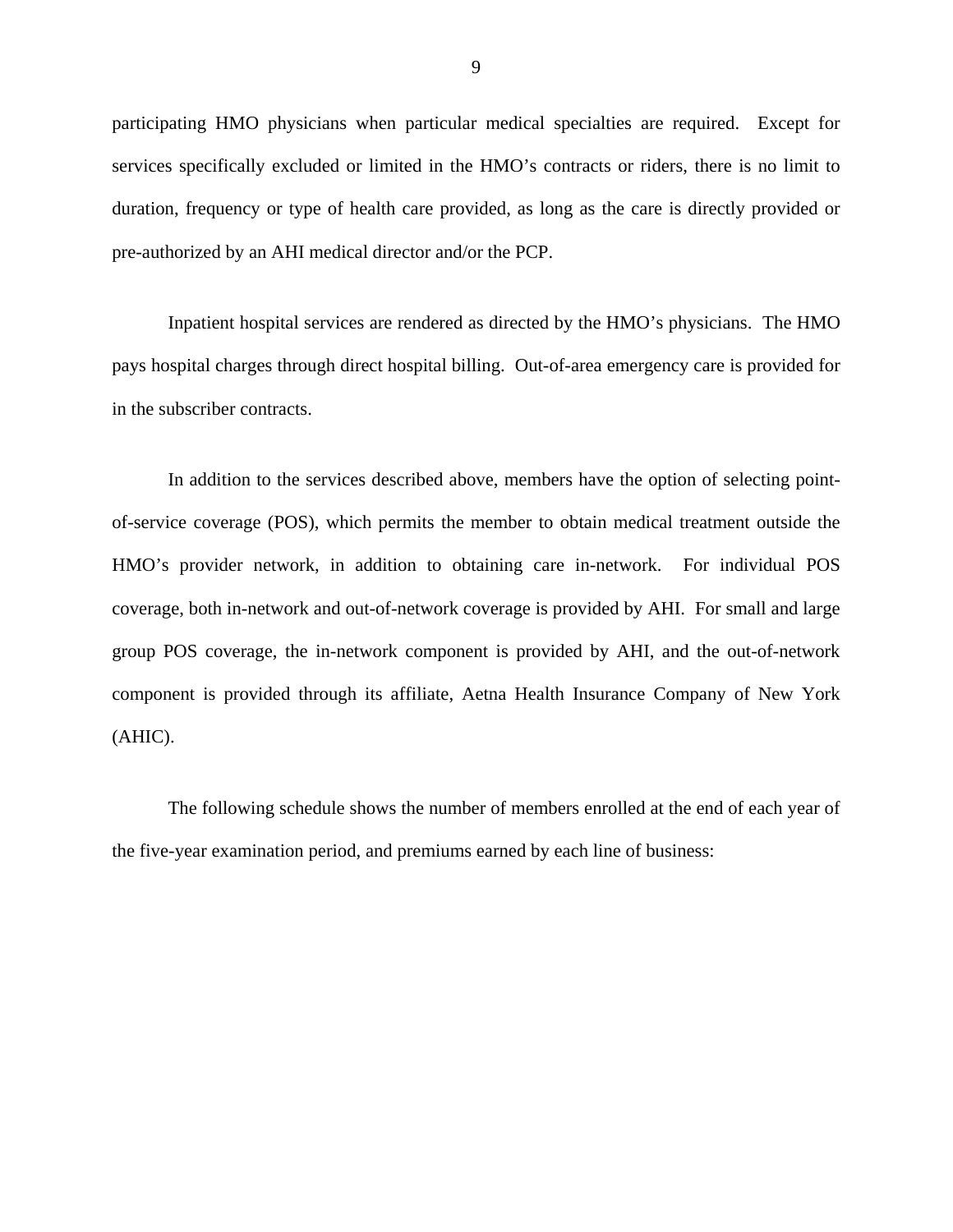|                         | 2006          | 2007          | 2008          | 2009          | 2010          |
|-------------------------|---------------|---------------|---------------|---------------|---------------|
| <b>Enrollment</b>       | 192,225       | 160,164       | 135,381       | 118,176       | 97,927        |
| <b>Line of Business</b> |               |               |               |               |               |
| <b>HMO</b> Large Group  | 433,904,236   | 403,641,832   | 377,491,720   | 351,050,906   | 312,453,485   |
| <b>HMO Small Group</b>  | 35,443,686    | 18,875,248    | 11,881,330    | 13,962,980    | 14,529,084    |
| <b>HMO</b> Individual   | 38,858,365    | 33,146,386    | 31,716,645    | 28,184,501    | 30,698,447    |
| POS Large Group         |               |               |               |               |               |
| (ER)                    | 183, 141, 206 | 171,440,030   | 146,280,884   | 136,546,489   | 89,351,616    |
| POS Small Group         | 33,836,956    | 18,110,425    | 13,293,373    | 8,019,866     | 6,665,947     |
| POS Individual (OON)    | 34,030,501    | 34,995,549    | 32,477,784    | 36,167,552    | 26,741,580    |
| <b>Healthy New York</b> | 20,601,948    | 26,139,093    | 22,721,651    | 21,400,749    | 22,249,866    |
| Medicare                | 155,364,506   | 167,499,819   | 196,761,402   | 206, 375, 369 | 200, 161, 790 |
| <b>Total Premium</b>    | \$935,181,404 | \$873,848,382 | \$832,624,789 | \$801,708,412 | \$702,851,815 |

Note: The above enrollment and premium decreases reflect the downward trend in commercial large group HMO business written by AHI during the examination period.

AHI writes Medicare policies in all of the counties in which it is authorized in New York State, with the exception of Broome, Cayuga, Onondaga, Oswego and Tioga counties.

The HMO's membership declined throughout the examination period. As of December 31, 2011, the total number of members reported was 82,170, a further decline of nearly 16,000 members.

During the examination period, the HMO solicited business as a direct writer, utilizing in-house licensed agents. The HMO also contracted with independent, licensed agents and brokers for the production of business.

The following table displays AHI's net admitted assets, capital and surplus, net premium income and net income during the period under examination: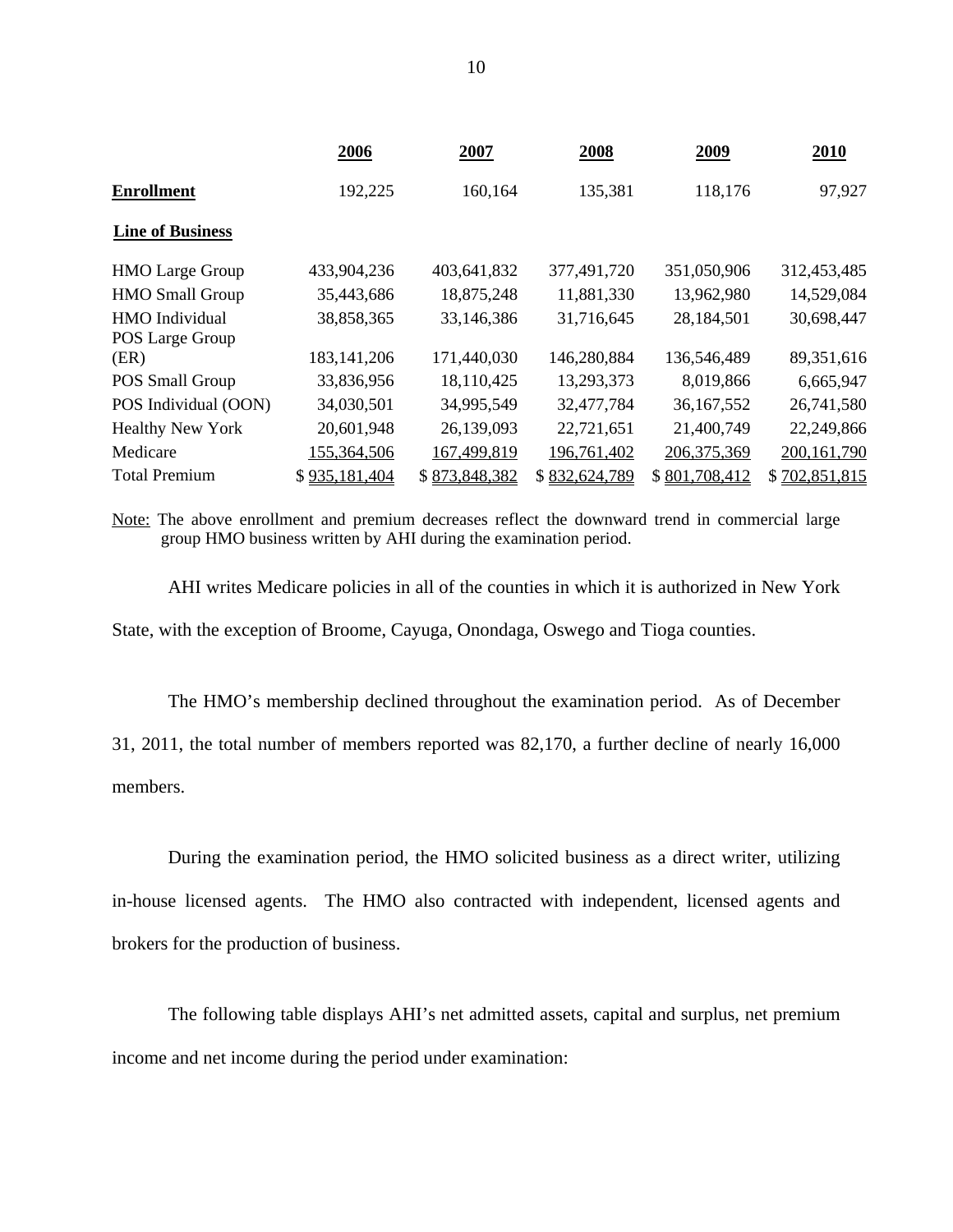| <b>Net</b>    | Capital       | <b>Net</b> |                |
|---------------|---------------|------------|----------------|
| Admitted      | and           | Premium    | Net            |
| Assets        | Surplus       | Income     | Income         |
|               |               |            |                |
| 351,810<br>S. | 188,583<br>\$ | \$936,016  | 61,444<br>S.   |
| 323,136       | 187,730       | 874,017    | 64,069         |
| 368,445       | 238,417       | 832,747    | 97,919         |
| 338,805       | 183,104       | 801,690    | 47,356         |
| 310,474       | 175,997       | 702,832    | 50,079         |
|               |               |            | (in thousands) |

# C. Reinsurance

AHI did not assume or cede any reinsurance during the examination period.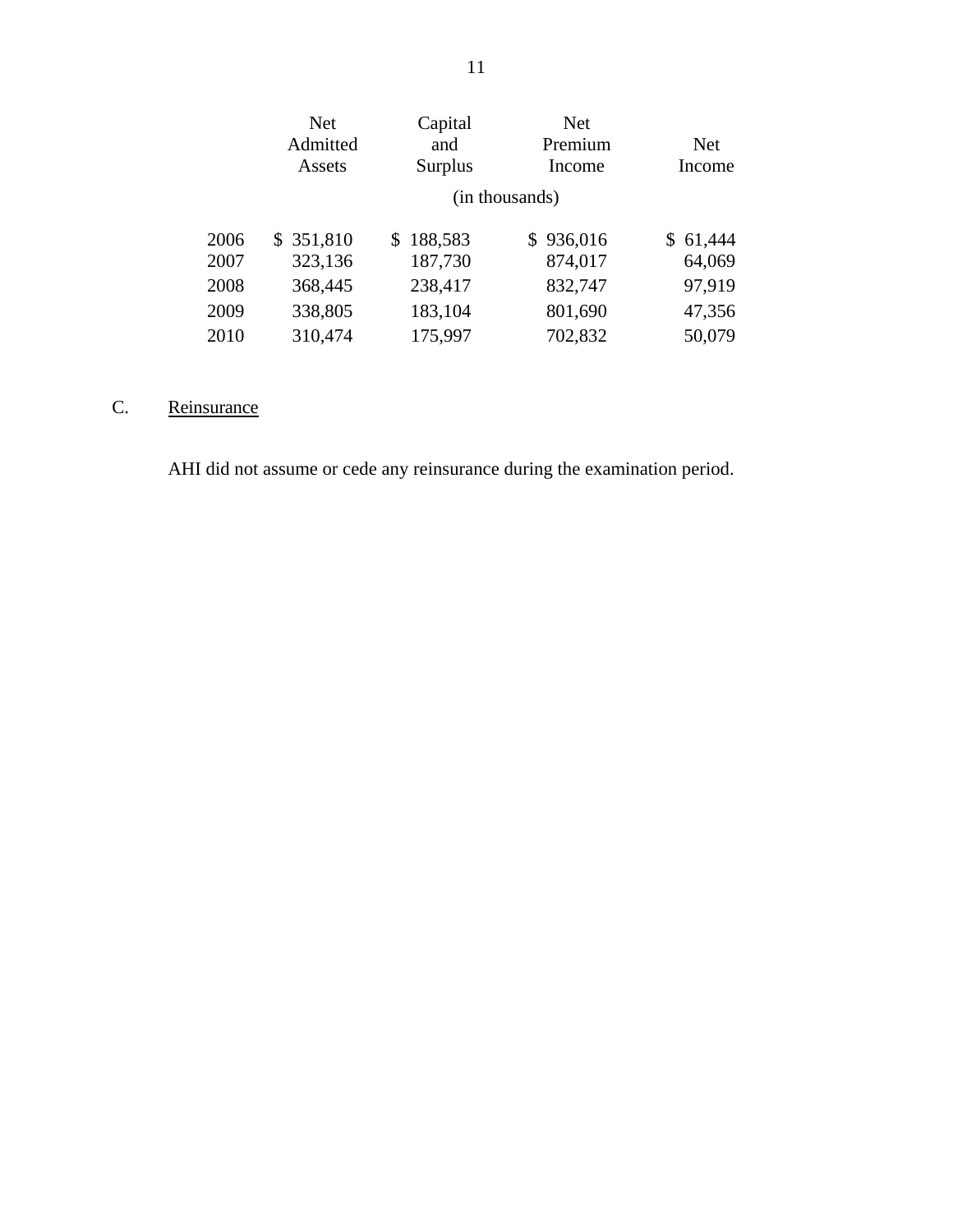## <span id="page-13-0"></span>D. Holding Company System

As a member of a holding company system, AHI has twenty-four HMO affiliates, which operate in thirty-four states, as well as health insurer and non-insurance affiliates.

The following condensed organizational chart reflects the relationship between the HMO and significant entities in its holding company system as of December 31, 2010.



The following is a description of the HMO's major affiliations as of December 31, 2010:

Aetna Inc. is the ultimate parent of all Aetna subsidiaries. Aetna Life Insurance Company, a Connecticut domiciled company, offers multiple life and health insurance products throughout the United States, including New York State. Aetna Health Insurance Company of New York, a health insurance corporation licensed pursuant to the provisions of Article 42 of the New York Insurance Law, offers indemnity insurance coverage to New York residents. It also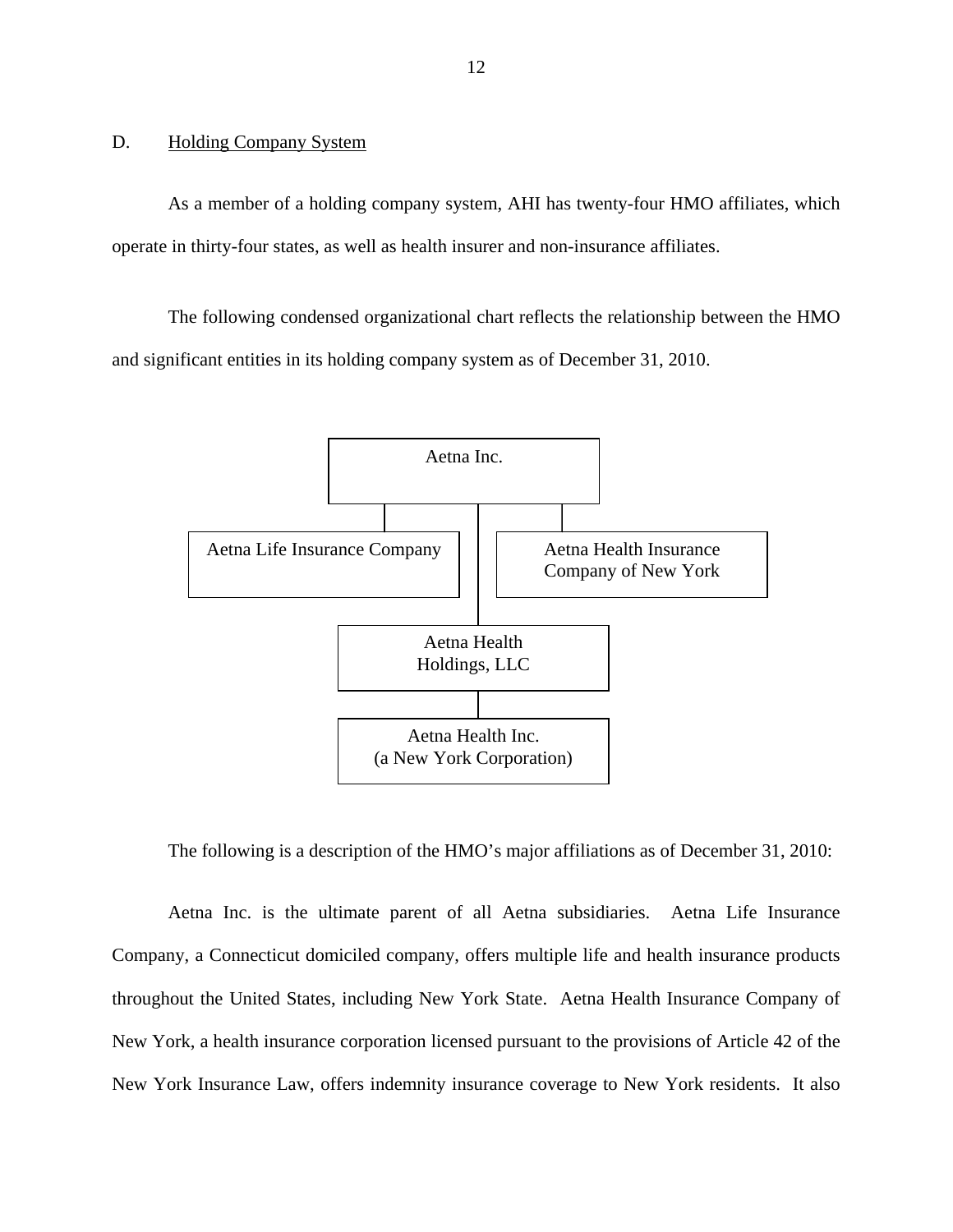provides a point-of-service option to members of small and large groups of AHI. Aetna Health Holdings, LLC acts as a holding company of Aetna's HMOs for the ultimate parent, Aetna Inc.

Part 98-1.16(e) of the Administrative Rules and Regulations of the New York State Department of Health states:

> "Every controlled MCO shall file with the commissioner such reports or material as the commissioner, with the advice of the superintendent, may direct for the purpose of disclosing information on the operations within the holding company system which materially affect the operations, management or financial condition of the MCO."

During the examination period, AHI made all required holding company filings in compliance with Part 98-1.16(e) of the Administrative Rules and Regulations of the Department of Health.

As of the examination date, the HMO was a party to the following service agreements with other members of its holding company system:

| No. | <b>Description of Agreement</b>                      | <b>Contracting Party</b>    | <b>Effective Date</b> |
|-----|------------------------------------------------------|-----------------------------|-----------------------|
| 1.  | Inter-company transfer agreement                     | AHIC                        | 1/1/2000              |
| 2.  | Tax sharing agreement                                | Aetna Inc.                  | 1/1/2006              |
| 3.  | Supplemental tax sharing and tax<br>escrow agreement | Aetna Inc.                  | 1/1/2006              |
| 4.  | Mail order pharmacy agreement                        | Aetna Rx Home Delivery, LLC | 2/1/2003              |
| 5.  | Expense allocation and rebate<br>services            | <b>AHM LLC</b>              | 1/1/2006              |
| 6.  | Expense allocation agreement                         | Aetna Inc.                  | 1/1/2006              |
| 7.  | Personnel services and expense<br>reimbursement      | <b>ALIC</b>                 | 1/1/2006              |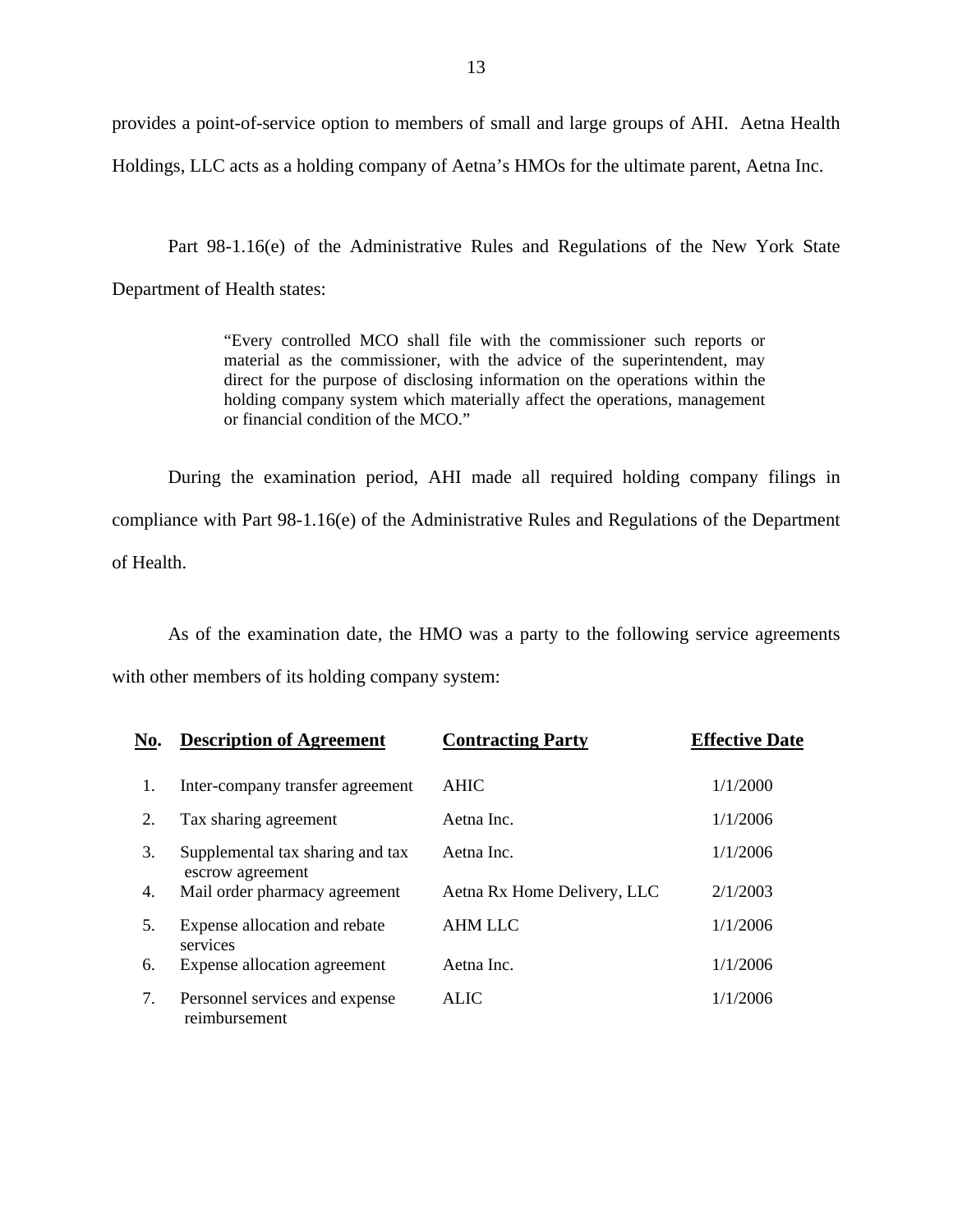The following is a description of each of the holding company agreements that were in place at the examination date and in instances where such agreements were replaced subsequent to the date of this examination, a description of the new agreement, as applicable. Such agreements were approved by this Department and the Department of Health.

### 1. Inter-company Transfer Agreement

The HMO entered into an Inter-Company Transfer Agreement, effective January 1, 2000, with its affiliate, AHIC. The agreement provides for POS premiums to be allocated from the HMO to its affiliate, AHIC, in order to achieve identical cost ratios for each entity. The basis of the allocation is the combined medical cost ratio for in-network and out-of-network POS products. Settlements occur quarterly, based on the medical cost ratio reported in each of the entity's financial statements. AHIC's business is comprised solely of out-of-network business derived from the HMO's POS business.

## 2. Tax Sharing Agreements

AHI, with several of its affiliates, files a consolidated Federal income tax return with its Parent, Aetna Inc. The agreement stipulates that the taxes paid are determined as if each of the subsidiaries filed their taxes separately.

#### 3. Supplemental Tax Sharing and Tax Escrow Agreement

This agreement served to amend certain portions of the previously described tax sharing agreement. It established certain limits to the HMO's tax liability and asserts the Parent's right to escrow tax payments under certain circumstances to assure the Parent's right to recoup Federal income taxes in the event of future net losses.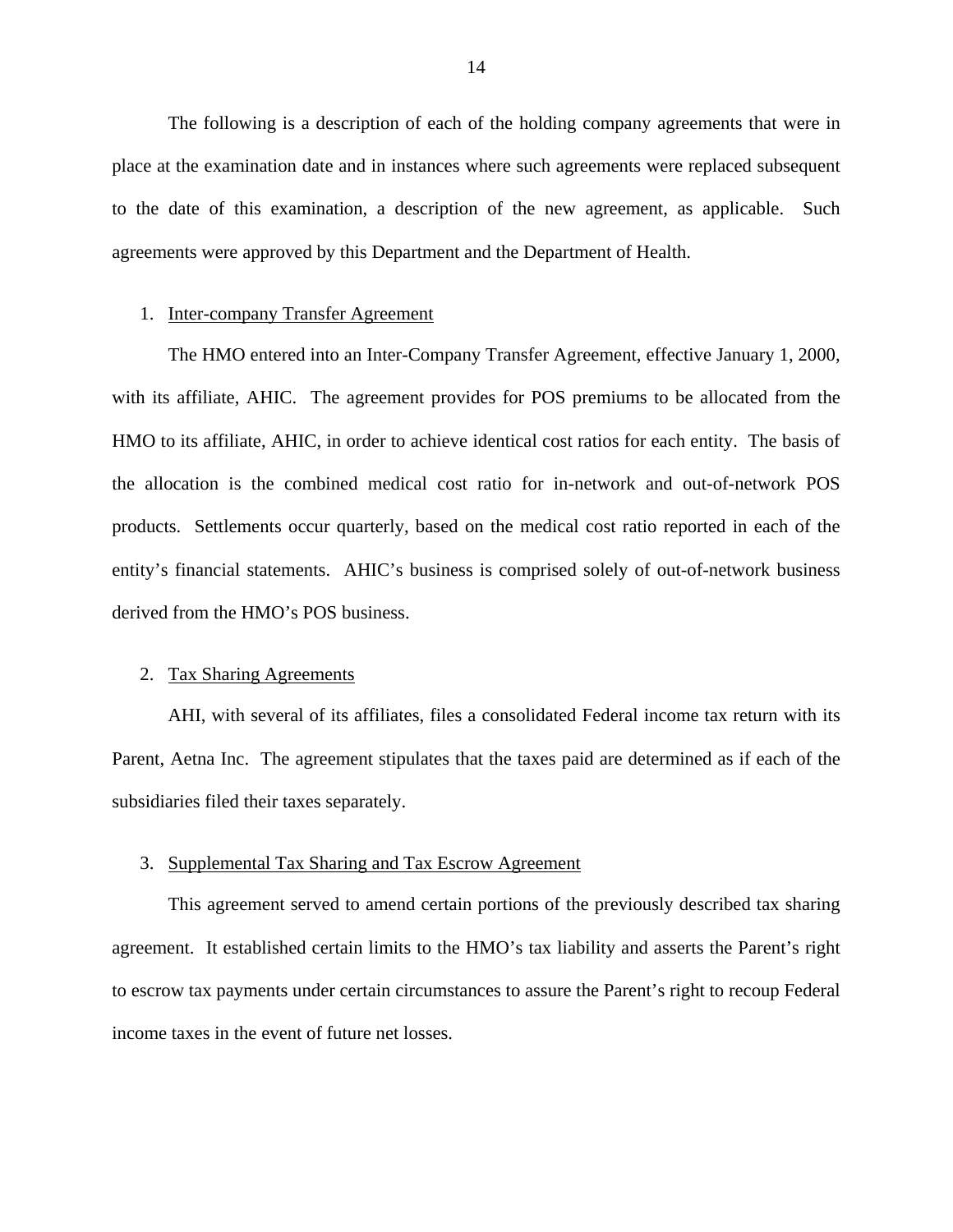## 4. Mail Order Pharmacy Agreement

Effective February 1, 2003, AHI entered into an agreement with Aetna Rx Home Delivery, LLC. This agreement permits Aetna Rx Home Delivery, LLC to act as the provider of service to the HMO's members for the provision of mail order pharmaceutical benefits.

#### 5. Expense Allocation and Rebate Services Agreement

Effective January 1, 2006, AHI entered into an agreement with Aetna Health Management, LLC (AHM). This agreement permits Aetna Health Management, LLC to act as the provider of service to the HMO in the areas of finance, operational services, legal services, claims payment, quality assessment/utilization review services, provider networking and data processing, among others.

## 6. Expense Allocation Agreement

Effective January 1, 2006, AHI entered into an agreement with Aetna Inc. This agreement permits Aetna Inc. to, among other things, hire employees and to negotiate and enter into agreements and contracts on behalf of AHI.

#### 7. Personnel Services and Expense Reimbursement Agreement

Effective January 1, 2006, AHI entered into an agreement with Aetna Life Insurance Co (ALIC). This agreement permits ALIC to provide the personnel necessary to perform administrative services. Personnel services exclude broker and commissions, bad debt expenses, premium taxes, state and/or guaranty fund assessments, among others.

AHI paid \$355,400,000 in dividends to its Parent during the examination period. The following chart shows the dividends paid during the examination period: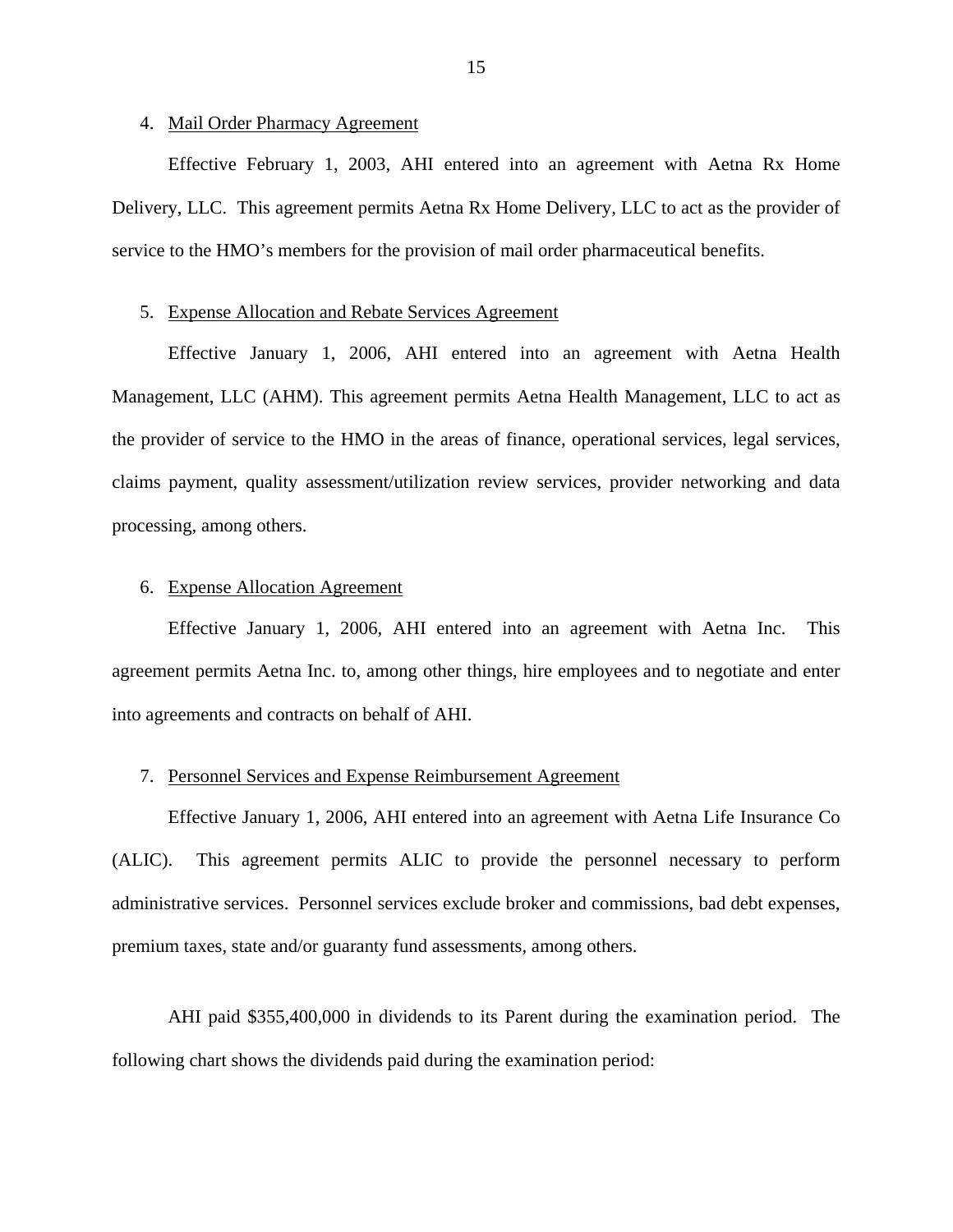| Year | <b>Dividend Payment Amount</b> |
|------|--------------------------------|
| 2006 | \$70,900,000                   |
| 2007 | \$73,000,000                   |
| 2008 | \$48,400,000                   |
| 2009 | \$102,000,000                  |
| 2010 | \$61,100,000                   |

## E. Significant Operating Ratios

The following ratios have been computed as of December 31, 2010 based upon the results of this examination:

| Ratio                                              | 2010      |
|----------------------------------------------------|-----------|
| Net Change in Capital and Surplus                  | $-3.88%$  |
| Current Liabilities to Liquid Assets & Receivables | 47.54%    |
| Premium and Risk Revenue to Capital and Surplus    | 3.99 to 1 |
| <b>Medical Loss Ratio</b>                          | 84.58%    |
| <b>Combined Loss Ratio</b>                         | 92.39%    |
| Administrative Expense Ratio                       | 6.90%     |

The above ratios fall within the benchmark ranges set forth in the Financial Analysis

Solvency Tools (FAST) scoring ratios of the NAIC.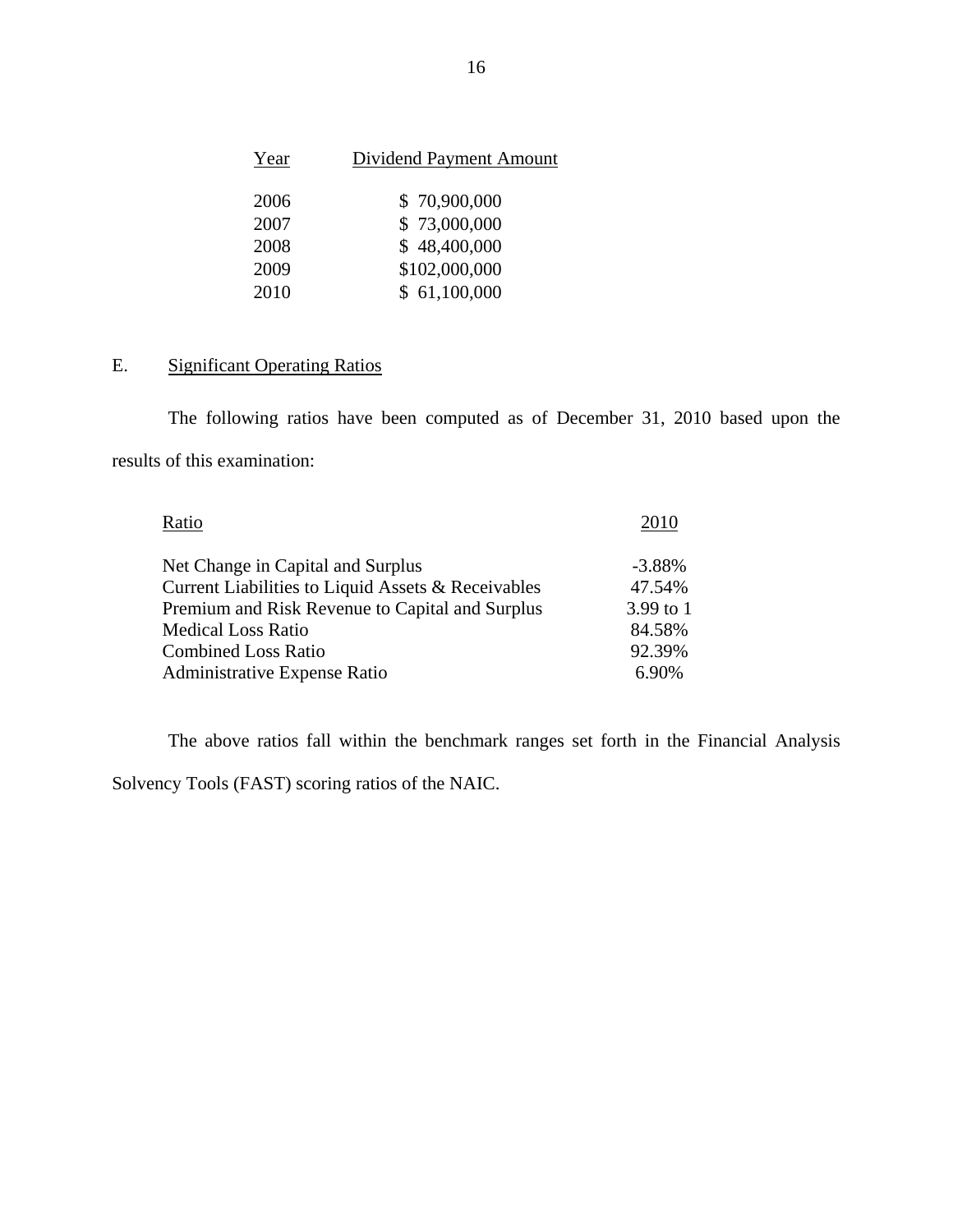The underwriting ratios presented below are on an earned-incurred basis and encompass the five-year period covered by this examination:

|                                   | <b>Amounts</b>  | Ratios   |
|-----------------------------------|-----------------|----------|
| Total hospital and medical        | \$3,408,721,768 | 82.19%   |
| Claim adjustment expenses         | 40,544,852      | 0.98%    |
| Cost containment expenses         | 25,380,163      | 0.61%    |
| General administrative expenses   | 335,975,105     | 8.10%    |
| Increase in reserves for life and |                 |          |
| accident and health contracts     | (10, 115, 566)  | $-0.24%$ |
| Net underwriting gain             | 346,794,818     | 8.36%    |
| Net premium income                | \$4,147,301,140 | 100.00%  |

## F. Investment Activities

The HMO's investment management has been delegated, via the written approval of its board, to the Treasurer of the Company, the Head of Fixed Income (Investment Management), the Senior Investment Officer of the Company, and the Chief Investment Officer (Investment Management) within its Parent's Finance Department. Investment holdings are maintained by State Street Bank and are subject to a custodial agreement.

The HMO's investment guidelines call for diversification of risk, and limit equity investments to ten percent (10%) of invested assets. Credit exposure for bonds is to average no lower than BBB. AHI also engages in short-term securities lending in order to maximize investment income.

The HMO's portfolio as of December 31, 2010, was comprised of government bonds, corporate debt obligations, cash equivalents, and short-term investments. Eighty-six percent of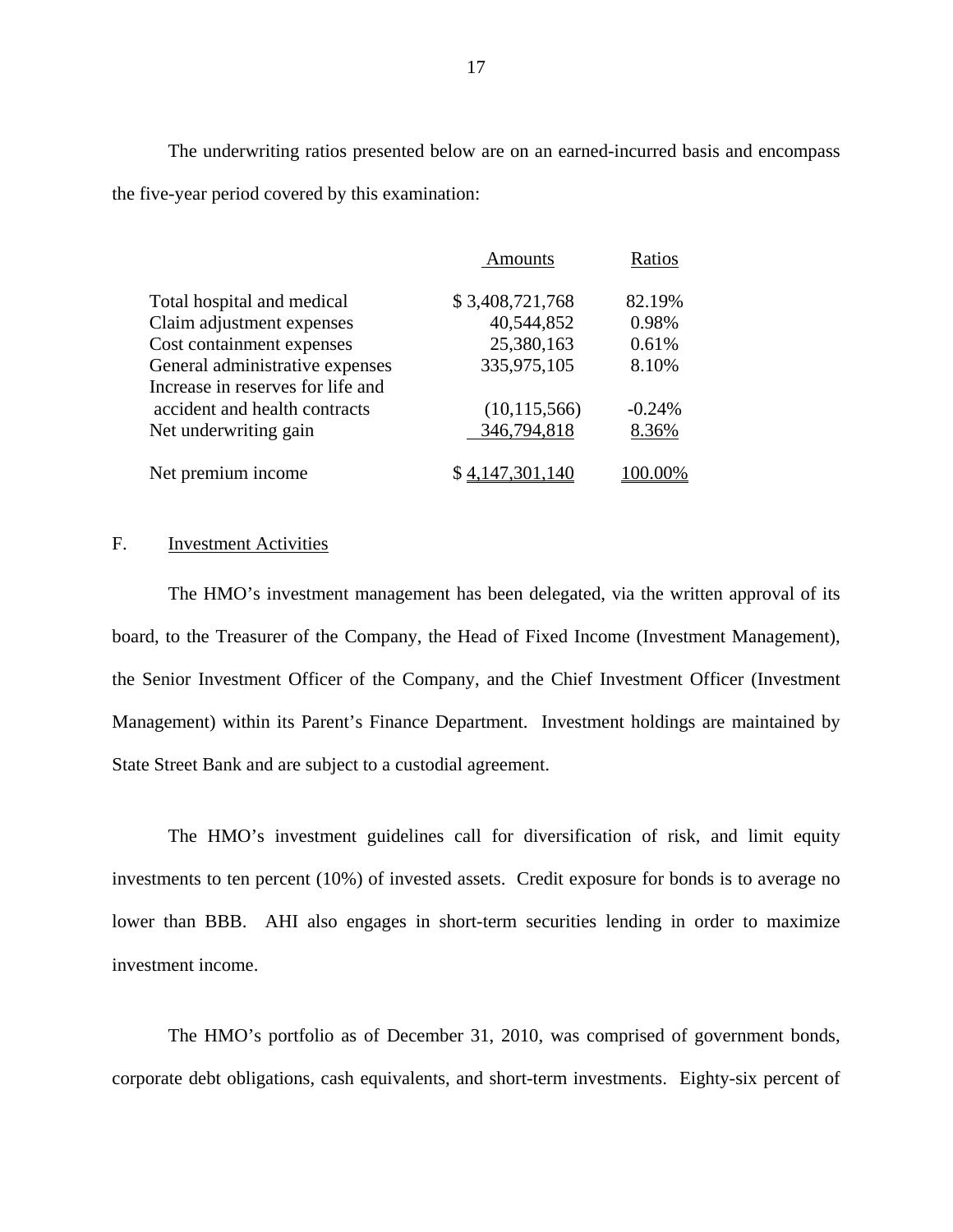<span id="page-19-0"></span>those investments were in NAIC Class 1 obligations, which included U.S. Government obligations. The insurer had modest participation in the private placement market.

#### G. Enterprise Risk Management ("ERM")

Unless otherwise noted, the following comments refer to the ERM process of the Aetna Inc. ("Aetna") holding company which includes the operations of AHI.

Aetna relies on its enterprise risk management ("ERM") process to aggregate, monitor, measure and manage risks. The ERM process is ongoing and is designed to identify the most important risks facing Aetna, as well as to prioritize those risks in the context of the company's overall strategy. ERM is performed at the Aetna holding company level and applied to its subsidiaries, including AHI. Aetna's ERM team is led by its Chief Enterprise Risk Officer, who is also Aetna's Chief Financial Officer.

Aetna's ERM function was reviewed as part of the examiner's assessment of the overall Corporate Governance environment. The ERM team consists of the Audit Committee, Executive Committee and Risk Champions. Aetna's Audit Committee is directly responsible for risk management as it relates to the oversight of ERM. ERM, itself, does not have a Charter as the Aetna Inc.'s Audit Committee is responsible for oversight at the enterprise level and is embedded in the Audit Committee charter. In collaboration with the Audit Committee and the Aetna Board of Directors, the ERM team annually conducts a risk assessment of the company's businesses. All of the key business leaders are involved in the risk assessment process. The risk assessment is presented to, and reviewed by, the Audit Committee and, after reflecting the Audit Committee's views, the list of enterprise risks is then reviewed and approved by the Board. As part of their reviews, the Audit Committee and the Board consider the internal governance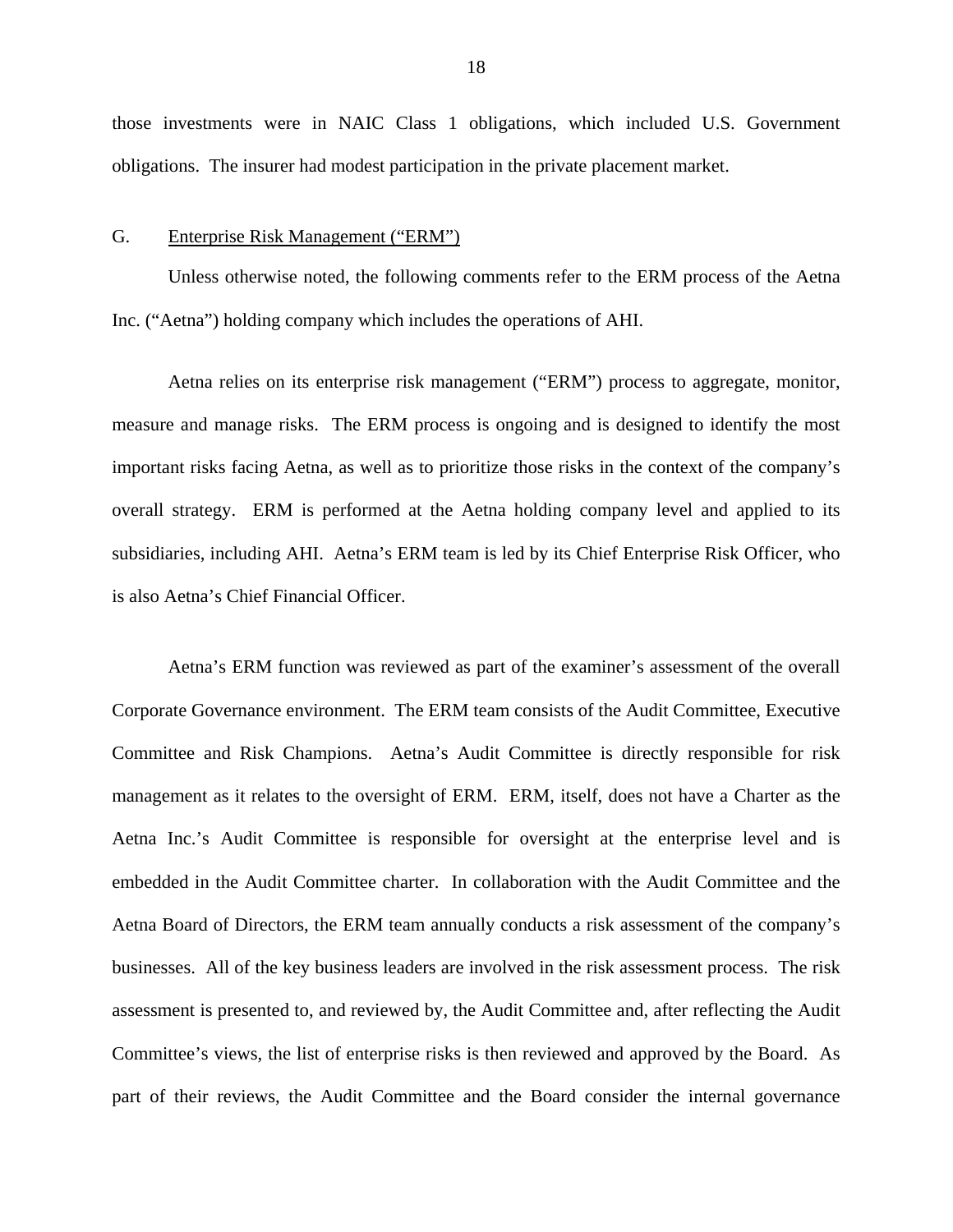<span id="page-20-0"></span>structure for managing risks, and the Board assigns responsibility for ongoing oversight of each identified risk to a specific Committee of the Board or to the Board.

Discussions of assigned risks are then incorporated into the agenda for each Committee (or the Board) throughout the year. Consequently, the Chief Enterprise Risk Officer, in consultation with the Chairman, Chief Executive Officer and President, monitors risk management and mitigation activities across the organization throughout the year and reports periodically to the Audit Committee and the Board concerning the Company's risk management profile and activities. The Audit Committee also meets regularly in private sessions with the Company's Chief Enterprise Risk Officer.

Risk management is ongoing, and the importance assigned to identify risks can change and new risks can emerge during the year as the company develops and implements its strategy. Dashboards are prepared by the Risk Champions to provide the current status of the risk lists and are made available to the Board of Directors and Executive Committee. The dashboards are updated as needed, but at least annually. However, historic versions of dashboards are not maintained since these are "used in a forward looking context."

It is recommended that historic records of ERM dashboards be maintained to facilitate monitoring of risk management performance.

## H. Information Technology

The Information Technology review of the Company was conducted to help identify risks related to the HMO. The objective of the IT review was to determine whether Information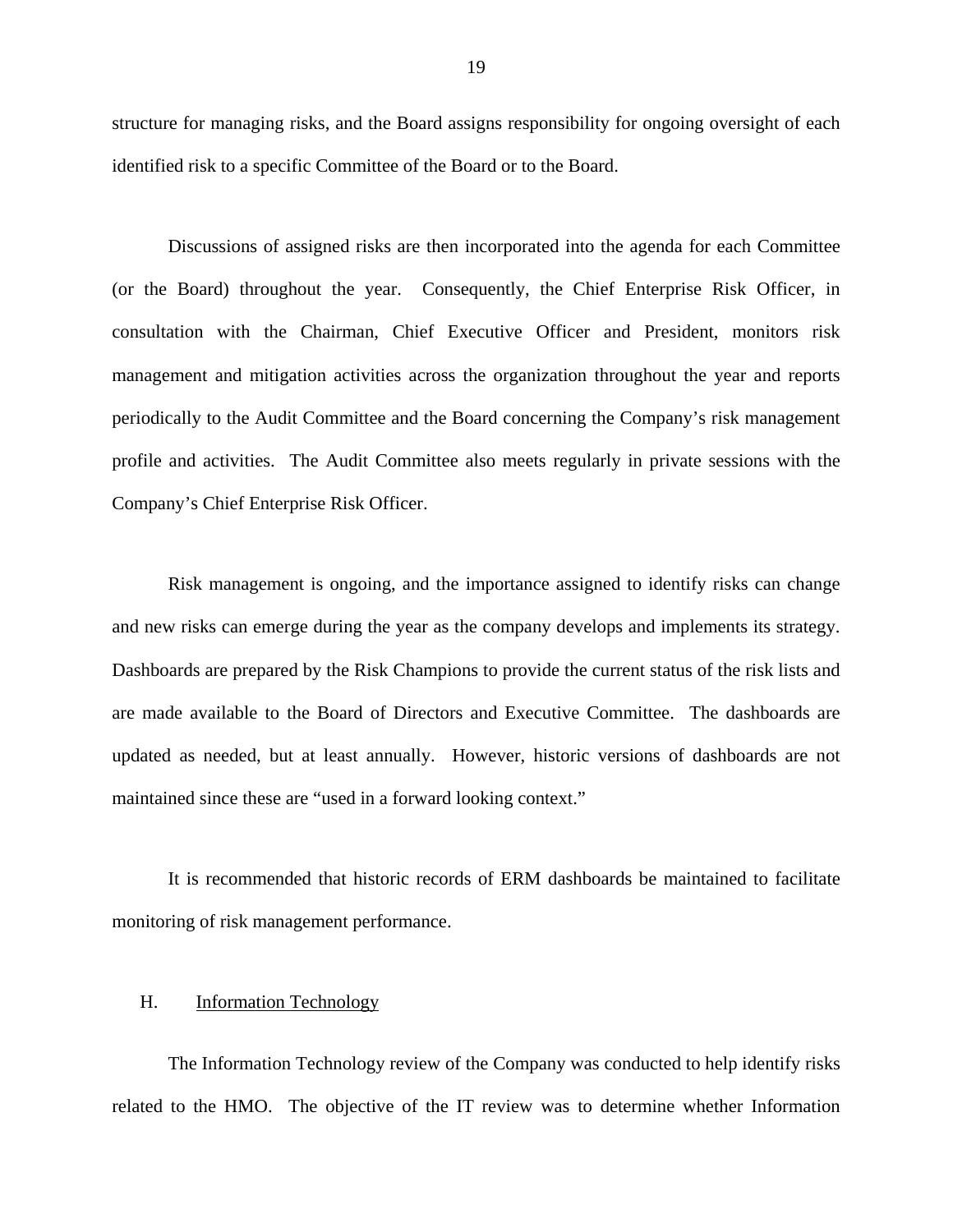Systems resources are properly aligned with the Company's objectives to ensure that significant risks (strategic, operational, reporting and compliance) arising from the IT environment are appropriately mitigated by strategies or IT general controls. In order to accomplish this objective, the examiners reviewed the general controls regarding Aetna's processing environment and reviewed certain controls over the applications that were determined to be financially significant.

The IT review was performed in accordance with the National Association of Insurance Commissioners *Financial Condition Examiners Handbook* the ("Handbook"). The framework for the scope of the IT review was follows:

- 1. Gather necessary IT information
- 2. Review information gathered
- 3. Request control information and complete IT review planning
- 4. Conduct IT review fieldwork
- 5. Document results of IT review
- 6. Assist the financial examination

Aetna has a highly centralized computing environment and its IT initiatives are set forth by Aetna's officers and senior management team. IT is performed at the Aetna holding company level and applied to its subsidiaries, including AHI. The Chief Information Officer (CIO) leads the Aetna Information Services (AIS) group and reports to the Executive Vice President of Innovation, Technology, and Service Operations.

3,000 IT professionals and over 2,000 contractors working collaboratively in every facet of IT. AIS is the provider of information technology services to the HMO. AIS has nearly AIS is responsible for IT infrastructure support at the Computer Network Command Centers (CNCC) and extensive enterprise wide network facilities. In addition, AIS is responsible for the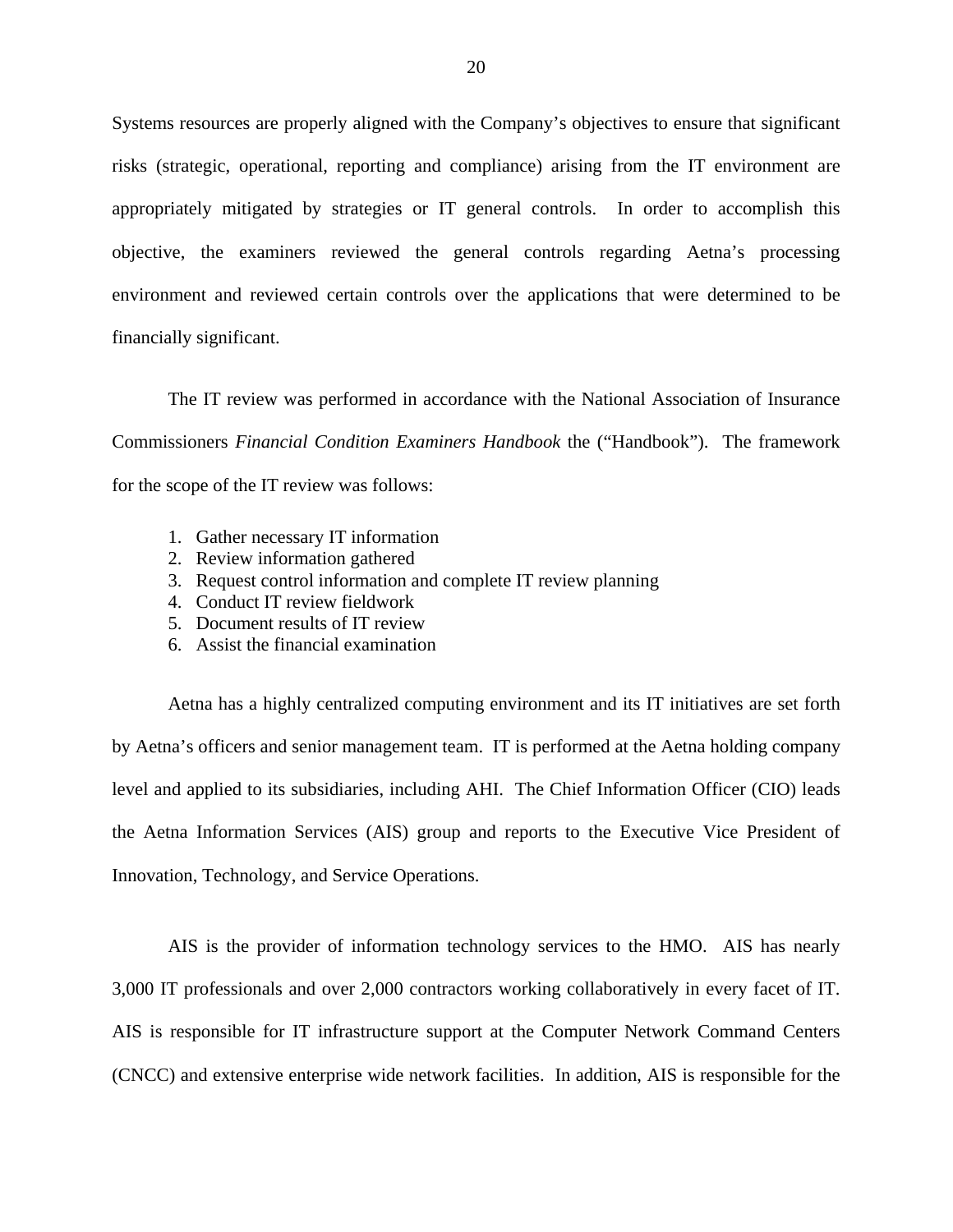delivery of voice/data communications, application development, maintenance of applications, corporate reporting, IT resource management, IT architecture and design, business continuity and disaster recovery. AIS also performs quality assurance, testing of applications and support internal audits.

The AIS group is organized into seven functional departments. These are: Integrated Infrastructure Services (IIS); Enterprise Architecture (EA); Program Delivery (PD); Application Development (AD), AIS Delivery Operations (ADO); Enterprise Testing & Quality Assurance (ETQA) and; International IT.

Each department is accountable for a key element of strategic IT solutions delivery as follows:

| Integrated Infrastructure<br>Services | Responsible for deploying and managing IT<br>infrastructure resources to ensure cost effectiveness<br>and optimization. This includes maintaining high<br>levels of systems availability for network<br>infrastructure and applications. IIS maintains<br>technical standards, release management, asset<br>inventories and financial controls. In addition, IIS'<br>security engineering unit is responsible for Enterprise<br>security administration. |
|---------------------------------------|----------------------------------------------------------------------------------------------------------------------------------------------------------------------------------------------------------------------------------------------------------------------------------------------------------------------------------------------------------------------------------------------------------------------------------------------------------|
| <b>Enterprise Architecture</b>        | Responsible for aligning IT services with business<br>requirements. It maintains a formal and continuous<br>approach regarding IT investments, software<br>development management, as well as scalability of<br>infrastructure and Mergers and Acquisitions.                                                                                                                                                                                             |
| Program Delivery                      | Responsible for planning and managing projects,<br>business requirements and specifications for line of<br>business. PD is organized into 5 sub-units:                                                                                                                                                                                                                                                                                                   |
|                                       | • Core domains, SSP, Medial Products, Benefit-<br>focus, Consumer Funds, Scalability;<br>Claims, Contract Center, Health & Productivity<br>Program;                                                                                                                                                                                                                                                                                                      |

• PD Planning & Programs, Project Assessments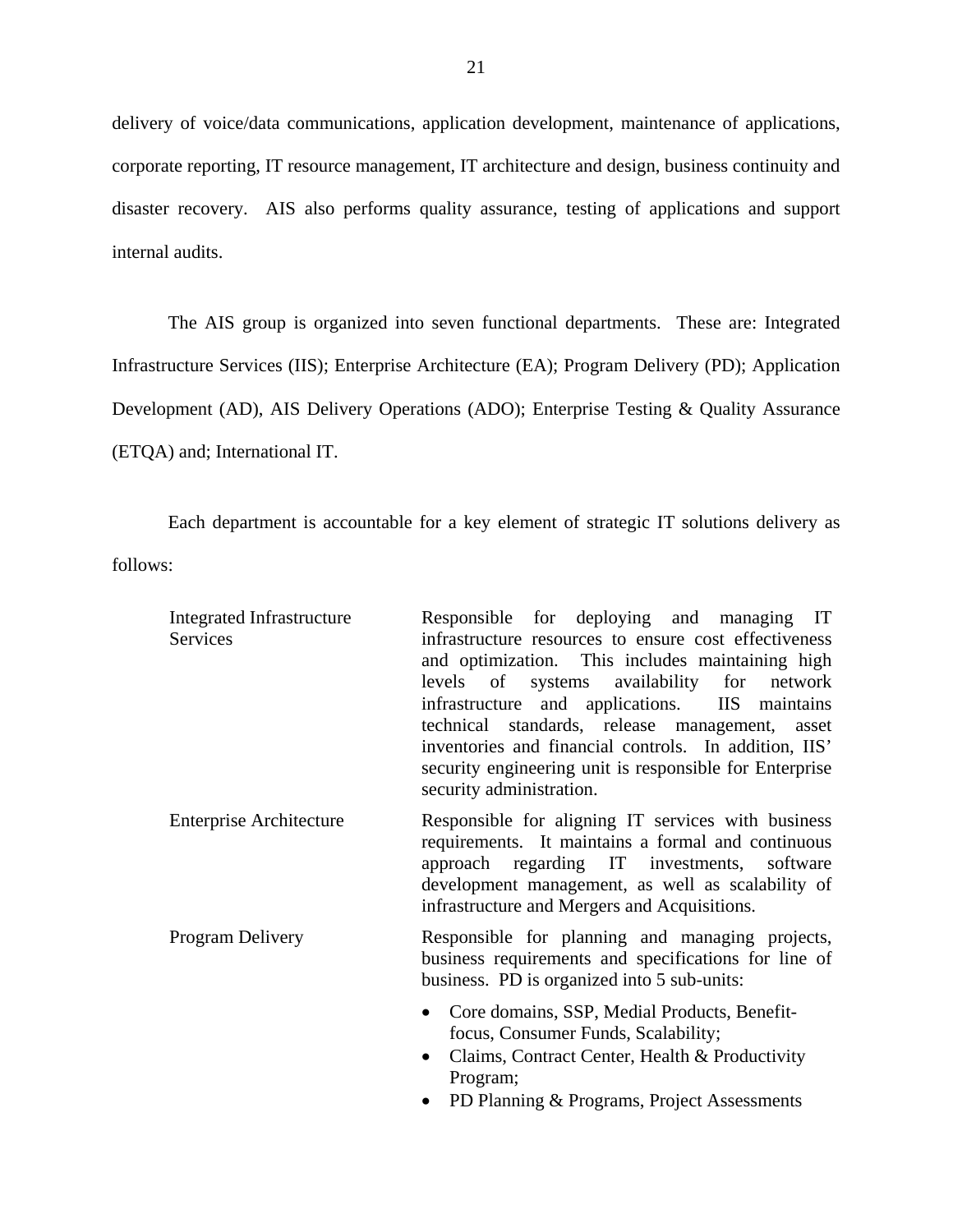|                                           | Medical Management, Network & Provider,<br>$\bullet$<br>Informatics, ICD-10, Information Privacy; and<br>Pharmacy.                                                                                                                                                                                                                                                                                               |
|-------------------------------------------|------------------------------------------------------------------------------------------------------------------------------------------------------------------------------------------------------------------------------------------------------------------------------------------------------------------------------------------------------------------------------------------------------------------|
| <b>Application Development</b>            | Responsible for the development of enterprise<br>applications systems to support Program Delivery.<br>This unit aligned Program Delivery requirements and<br>work closely with their respective line of business to<br>ensure supports and enhancement of applications.                                                                                                                                          |
| <b>AIS Delivery Operations</b>            | Provides project management office services to AIS<br>for:                                                                                                                                                                                                                                                                                                                                                       |
|                                           | <b>Enterprise IT Planning</b><br>Project Methodology<br>Training<br>Governance<br>Metrics and Reporting<br>Project Staffing and Sourcing Strategy<br>Project delivery tools                                                                                                                                                                                                                                      |
| Enterprise Testing & Quality<br>Assurance | Responsible for the comprehensive testing services<br>defined by AIS. This provides a standard, formal and<br>continuous approach regarding quality management<br>and ensures cost-effective production deliveries.                                                                                                                                                                                              |
| <b>International IT</b>                   | Responsible for supporting all aspects of information<br>technology for Aetna Global Business International.<br>This ranges from the IT user interfaces, applications<br>and end-to-end infrastructure. International IT is<br>organized into 4 sub-units:<br>International Strategy & Architecture<br><b>International Development</b><br><b>International Program Delivery</b><br><b>International Testing</b> |

The framework used for IT governance is collaborated and shared among the company's senior management, Audit Committee, Internal Audit Department, AIS and Human Resources. Senior management monitors adherence to policies and procedures. The philosophy of senior management is to manage and control risk through a hierarchy of control policies, procedures and management processes, which further reinforce internal controls.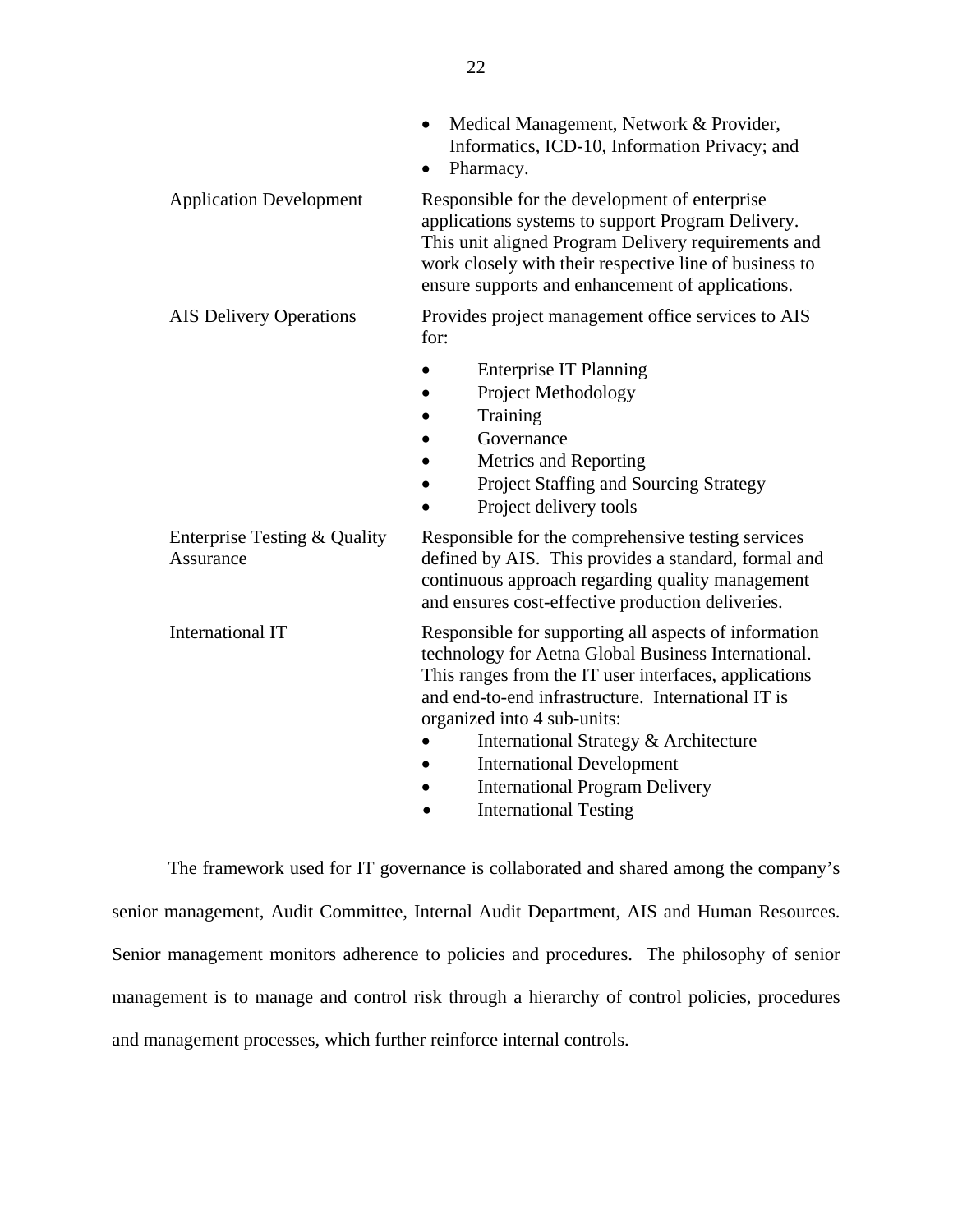<span id="page-24-0"></span>The components used to enforce IT governance are: segregation of duties, change management, logical access, managing computer operations, physical security and data transmission controls. Aetna has established various control programs for IT to continuously monitor, benchmark and improve the IT control environment and control framework to meet organizational objectives.

The examiner obtained and reviewed the HMO's Exhibit C responses and evaluated its ability to assess and manage risk, primarily by considering management's risk and control assessment initiatives and related documents. A review was made of Aetna's annual and quarterly processes to understand its IT strategy, plans and objectives. Additionally, the examiner leveraged the company's Sarbanes-Oxley (SOX) compliance initiatives. Because SOX compliance includes management's controls, IT controls over financial reporting, related compliance activities and controls testing, the testing results provide relevant documentation that evaluate and evidence the company's internal controls over financial reporting.

Based on the examination review, the review of the independent CPA's workpapers, and the Connecticut Insurance Department's testing of IT general controls from its examination of Aetna as of December 31, 2010, the assessment of the overall strength of risk mitigation strategies/controls related to information systems at Aetna is strong for those policies and procedures that had been in place during the period January 1, 2010 to December 31, 2010.

## I. Provider/IPA Arrangements and Risk Sharing

During the examination period, AHI maintained several contractual and capitated risk relationships with third-party providers and Independent Practice Associations (IPAs) to supply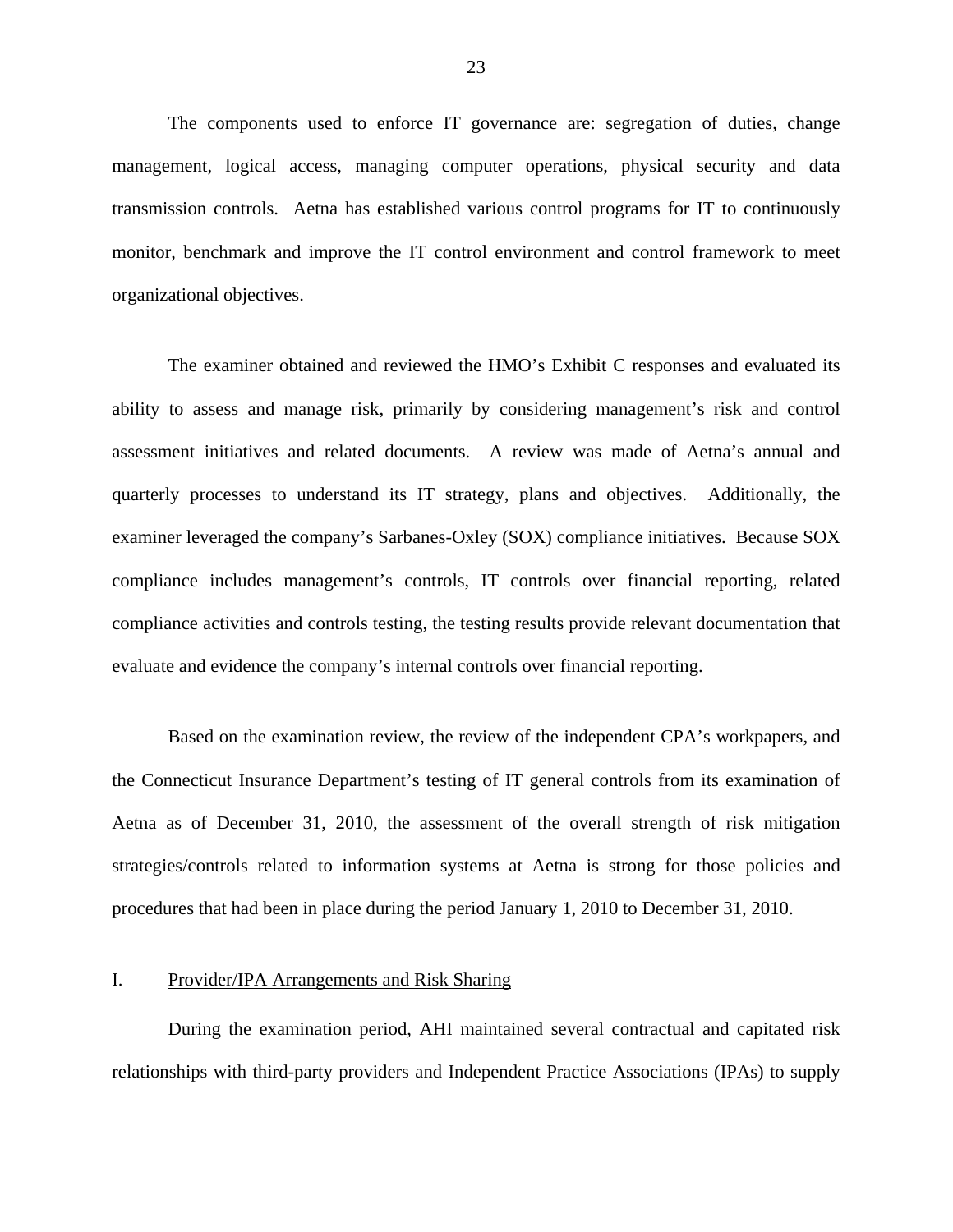<span id="page-25-0"></span>services to HMO members. A description of each arrangement is as follows:

- Quest Diagnostic provides the HMO with services for in-network radiology services to HMO members.
- CareCore National, LLC provides outpatient diagnostic imaging utilization management services to AHI's members.
- American Chiropractic Network, Inc. (ACN) provides a credentialed provider network, utilization review and claim services for the in-network chiropractic needs of AHI's members.
- OrthoNet New York IPA provides the HMO with utilization review, and claim handling services for the in-network physical and occupational therapy needs of AHI's members in fourteen counties of New York State.

Each of these IPA relationships is in compliance with Insurance Regulation No. 164 (11

NYCRR 101.4).

## J. Accounts and Records

## 1. New York Health Care Reform Act ("HCRA") Assessment and Surcharge

The State of New York requires an assessment surcharge that applies to most commercial hospital, diagnostic treatment center and ambulatory surgical center claims incurred in the State of New York. In addition, a covered lives assessment applies to third-party payers who have elected to pay their HCRA surcharge obligations directly to the State of New York's HCRA Pool Administrator. During a review of the HMO's balance sheet, statement of revenue and expenses, and Notes to its filed 2010 Annual Statement, the examiner noted that AHI failed to accurately report expenses and liabilities relating to HCRA assessments and surcharges, in such financial statements.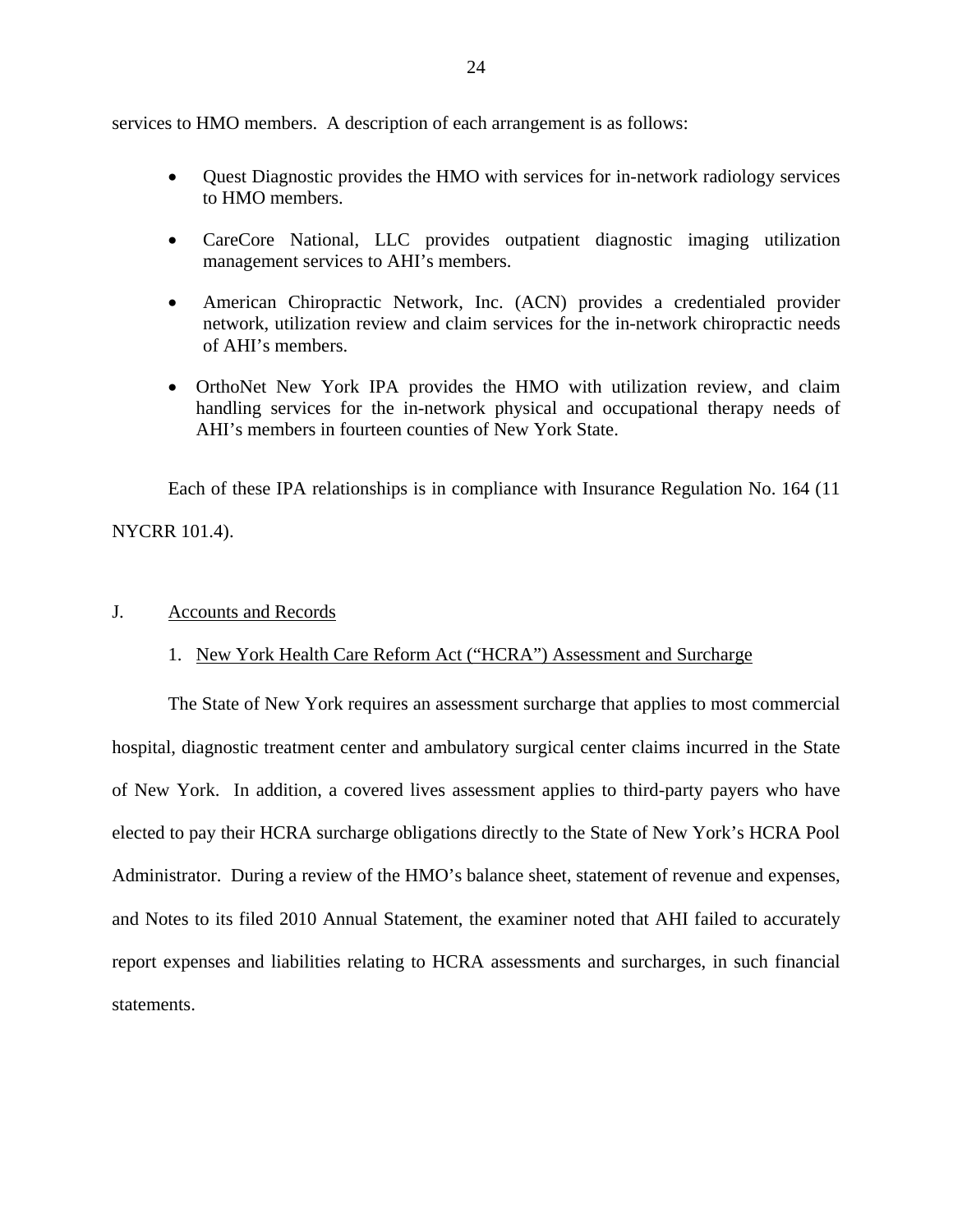A concurrent review of the Notes to AHIC's filed 2010 Annual Statement did not disclose any expenses and liabilities relating to HCRA assessments and surcharges. During a meeting with the Plan's management, the examiner was informed that AHIC's HCRA assessments and surcharges were settled through the Inter-Company Transfer Agreement between AHI and AHIC. Management, at the time of examination, was unable to provide the amount by which the audit assessment or surcharge was overstated. However, subsequent to the examination, management provided an estimate of AHIC's HCRA audit assessment settlement which was determined to be a relatively immaterial amount.

In January 2011, Aetna submitted a corrective action plan as regards New York HCRA surcharge to the New York State Department of Health for approval. In addition, Aetna established an additional HCRA reserve of \$4,850,000 for all HCRA payers as of December 31, 2010 for the recalculation of claims that should have had the HCRA surcharge applied. In October 2011, Aetna paid \$4,391,542 for the 2010 HCRA surcharge settlement, of which, \$457,583 related to AHI. However, no HCRA surcharge settlement was allocated to AHIC.

It is recommended that the HMO allocate an appropriate portion of any HCRA audit settlement expense and the related liability to AHIC for the purpose of reporting accurate assessments in AHI and AHIC's filed annual statement, in accordance with the Annual Statement Instructions of the *National Association of Insurance Commissioners* (NAIC).

It is recommended that the HMO accurately disclose the HCRA assessment expense and related liability in the notes to its filed annual statements, in accordance with the Annual Statement Instructions of the National Association of Insurance Commissioners.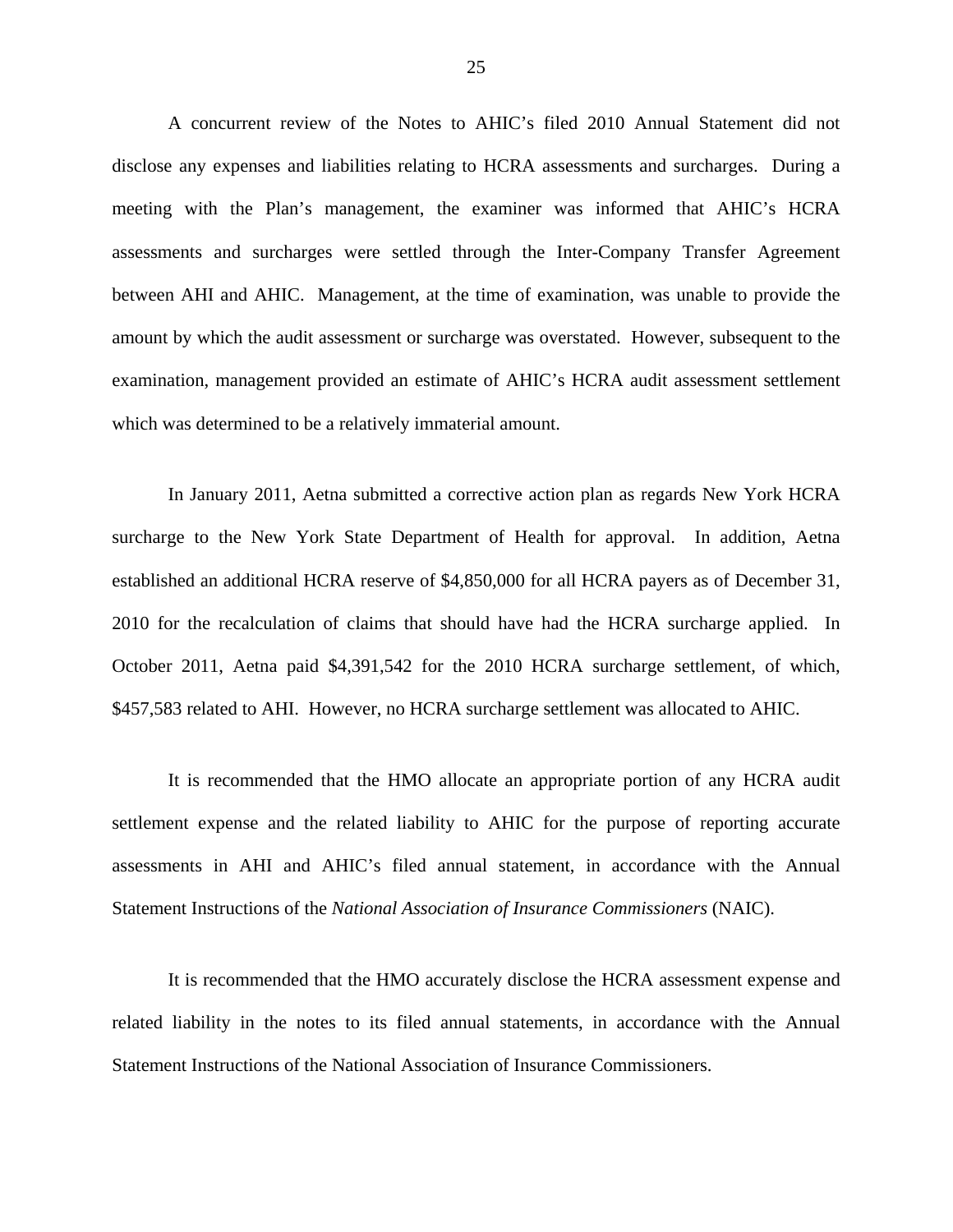During a review of controls relative to AHI's HCRA assessment and surcharge activity, the examiner noted that certain providers who were determined during a subsequent internal audit to be subject to New York's HCRA surcharge may not have been accurately identified. AHI's policy that was in effect during the examination period changed certain providers' status to HCRA "non-surchargeable" if those providers did not respond to a verification letter that was sent requesting confirmation of their surchargeability status. However, that process did not identify all providers who should have been identified as subject to HCRA surcharges, including those categories of providers that the HMO may have considered as not eligible for surcharge. As a result, some providers were incorrectly identified for HCRA surcharge purposes, thereby resulting in the inaccurate calculation of the HMO's HCRA surcharge assessment liability.

It is recommended that the HMO act to modify the provider identification process to accurately reflect all providers subject to the New York HCRA surcharge.

## 2. Accounting for Disbursements from and Payments to the New York Market Stabilization Pools

A review of the HMO's accounting treatment for disbursements from, or payments to, the New York Market Stabilization Pools (MSP) indicated that the HMO failed to accurately report such transactions in the Supplemental Health Care Exhibit of the filed Annual Statement.

Section 361.1(e)(1) of Insurance Regulation 146 states, in part:

"…Insurers and HMOs which are expected to make contributions are permitted to include their projected contributions in their premium rates as if the contributions were claim expenses, while insurers and HMOs which are expected to receive money shall treat the projected receipts as if they were offsets to claims and thus reduce premium rates below what those premium rates would otherwise need to be."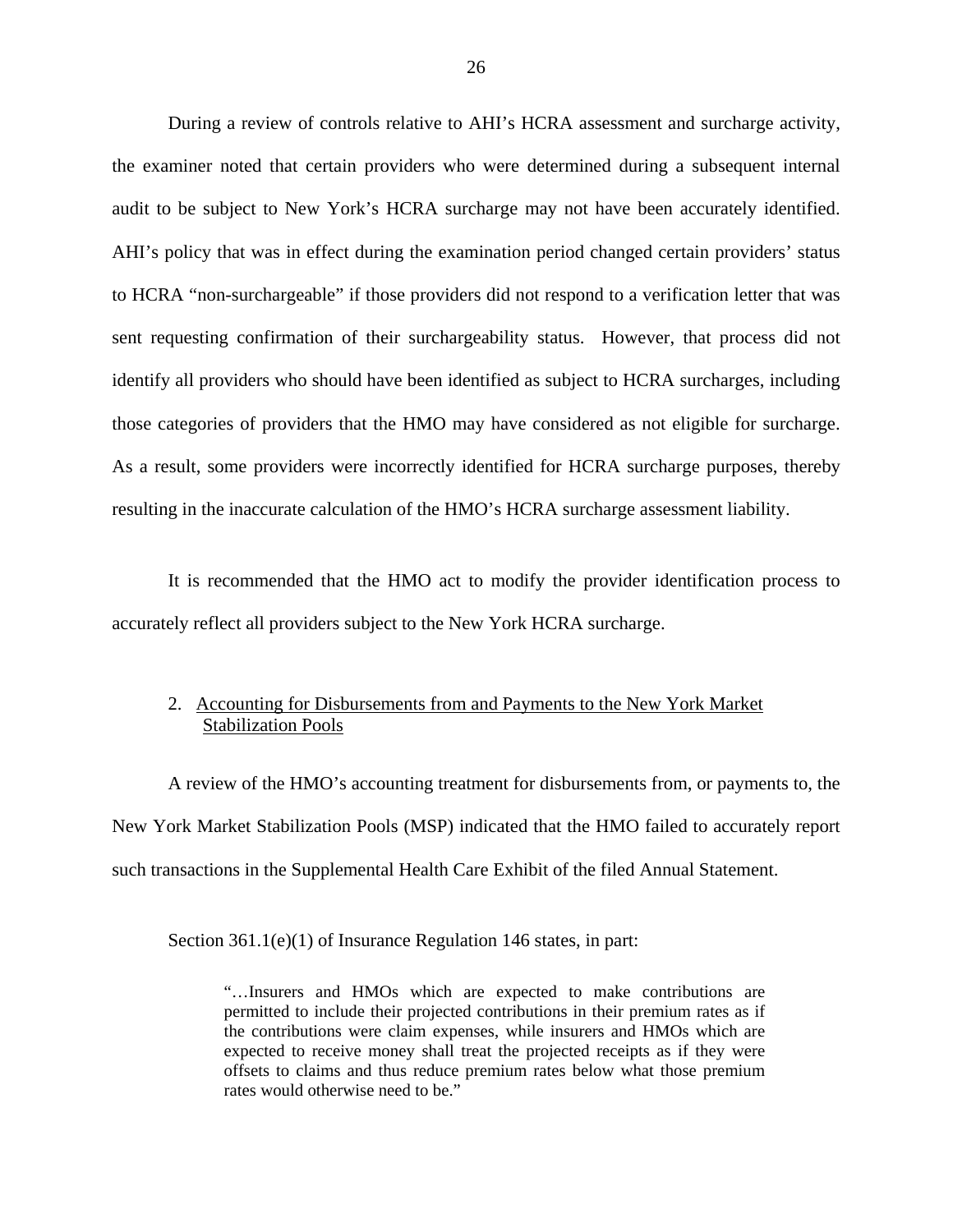In addition, Department Circular Letter No. 1 (1994) provides guidance for the accounting treatment to be used for disbursements from and the payments to the MSP as follows:

> "Commercial insurers and Article 43 corporations should report in the claims expense line of the Income Statement any adjustments to their underwriting accounts resulting from pool payments or disbursements. Public Health Law Article 44 Health Maintenance Organizations should report such adjustments to claims expense in appropriate write-in accounts in the Income Statement."

Further, the instructions of the NAIC's Supplemental Health Care Exhibit of the Annual Statement states that Line 2.4, State Stop Loss, Market Stabilization and Claim/Census based Assessments, includes "any market stabilization payments or receipts by insurers that are directly tied to claims incurred and other claims based or census based assessments."

During 2010 and 2009, the HMO received \$14,307,887 and \$17,833,211 in distributions related to calendar years 2009 and 2008 (the reporting calendar years), respectively. In accordance with the provisions of Regulation 146, Aetna submitted a plan to the Department detailing how the distributions will be applied to reduce premium rates. For the years ending 2010 and 2009, \$11,634,745 and \$13,930,636, respectively, were reflected as increases in net premium income on the Statutory Statements of Revenue and Expenses. The \$11,634,745 increase in net premium income was reflected on Line 1.6, State insurance, premium and other taxes in the 2010 Supplemental Health Care Exhibit.

Based on the foregoing, the examiner determined that disbursements from the MSP should have been reported on Line 2.4 of the Supplemental Health Care Exhibit as a reduction to the HMO's claim expenses.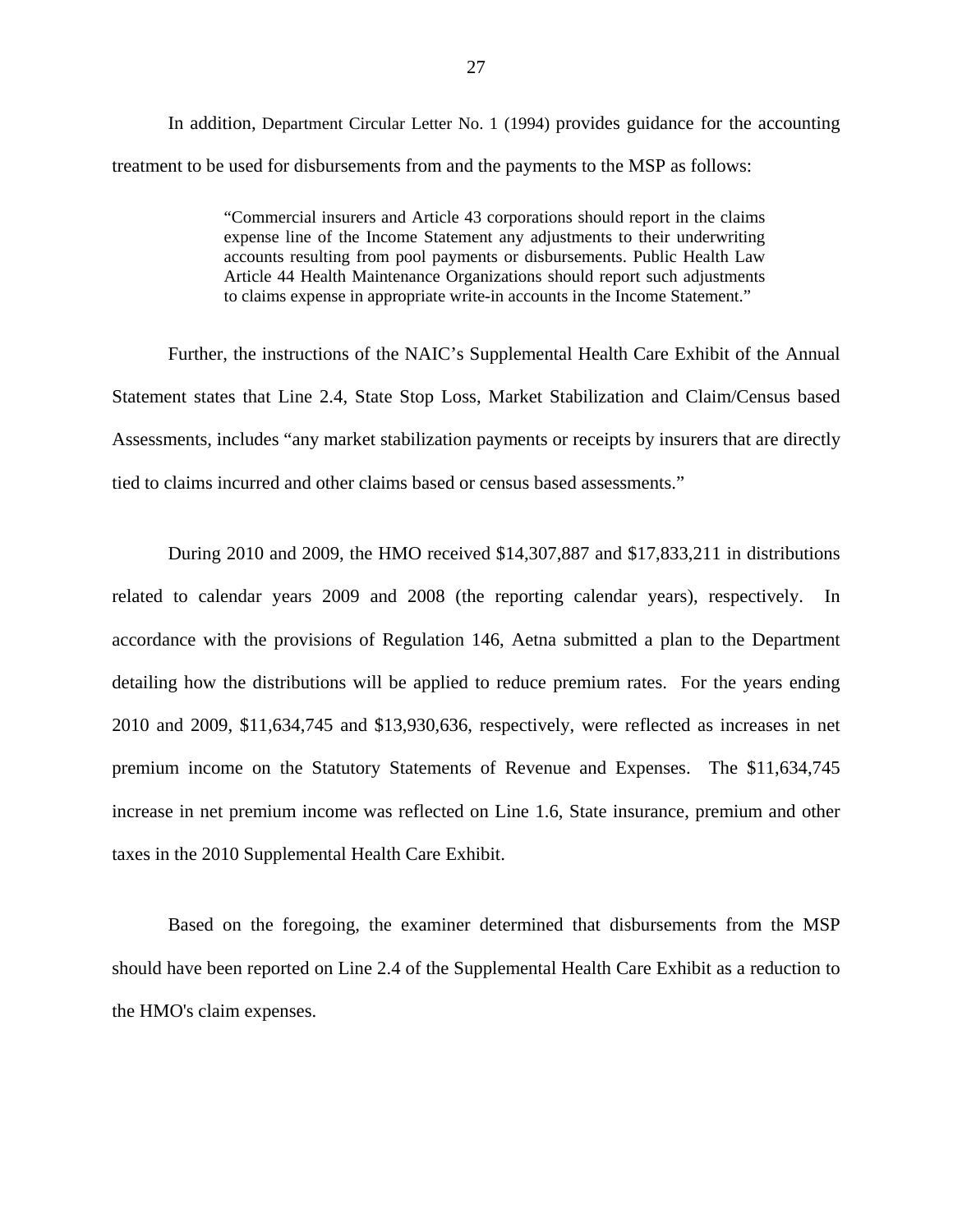It is recommended that the HMO comply with the provisions of Insurance Regulation No. 146, the guidance provided in Department Circular Letter No. 1 (1994), and the instructions relative to the NAIC's Supplemental Health Care Exhibit of the Annual Statement.

#### 3. Section 4308(h) Refunds

A review of the refunds payable by AHI under Section 4308(h) of the New York Insurance Law revealed that such refunds payable were overstated in its filed financial statements filed as of December 31, 2010 and December 31, 2011 and within its loss ratio reports filed with the Department for the aforementioned periods. Such refunds payable were applicable to Large Group (HMO) plans. In this regard, AHI used an experience rating formula which was not prescribed by this Department.

It is recommended that AHI accurately report liabilities for refunds payable under Section 4308(h) of the New York Insurance Law in its filed annual statements and within its loss ratio reports filed with the Department.

It was also noted that, as of December 31, 2010, AHI reported conflicting amounts for the loss ratios for its large group HMO plans (i.e., loss ratios filed within its financial statements (83.93%), loss ratios used in estimating the refund (73.81%); and as reported within its loss ratio reports filed with the Department (76.81%)).

It is recommended that AHI take the steps necessary to ensure that it reports consistent loss ratios relative to its large group HMO plans within all filings made with the Department.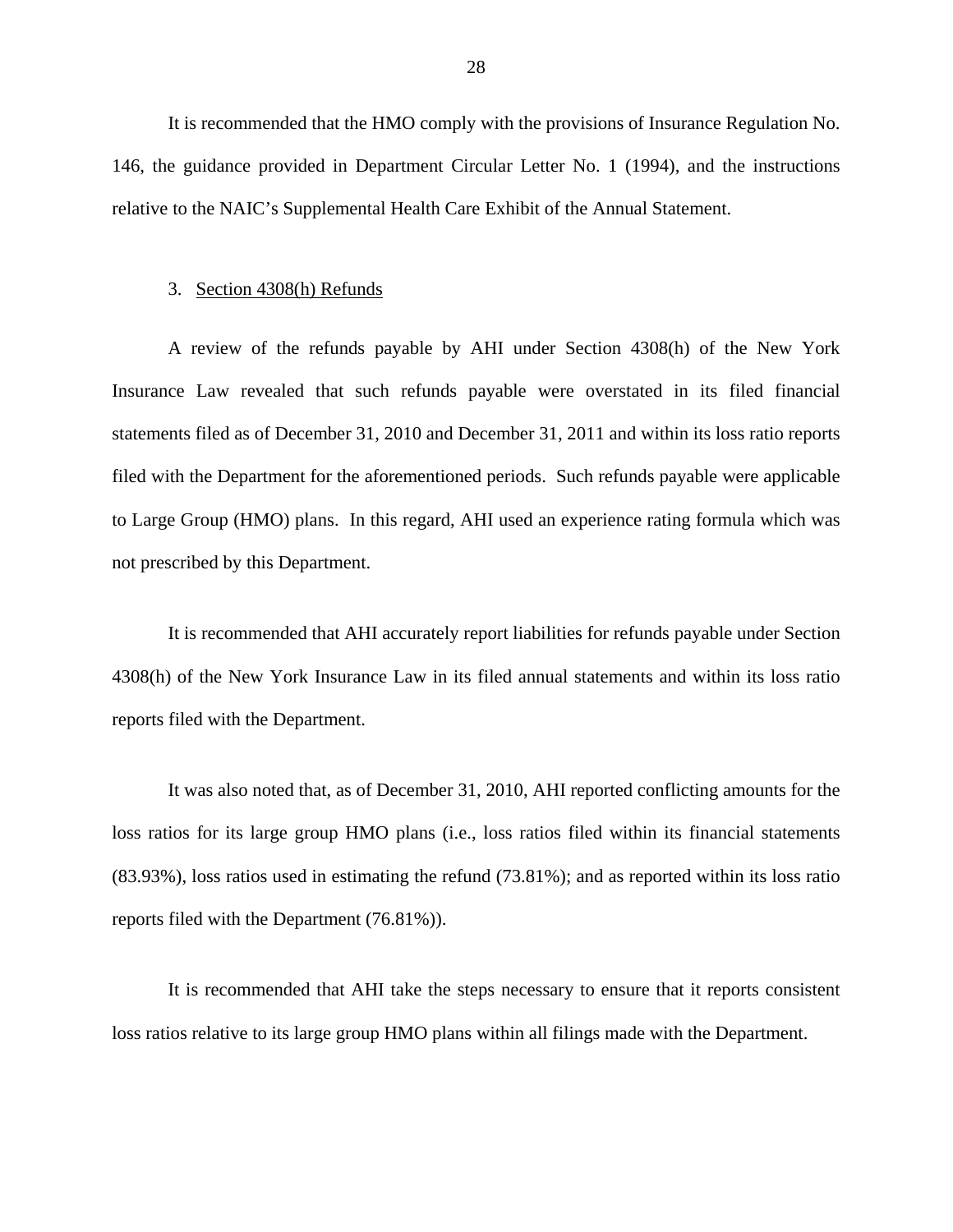#### 4. Stop Loss Reimbursements

Stop Loss reimbursements accrue to members under Direct Pay and Healthy New York plans. Such reimbursements are submitted on a paid basis to the New York State stop loss pool and reimbursements are distributed to the Companies in the following year.

AHI, during the examination period, did not establish receivables (accrue for such receivables) for such estimated Stop Loss reimbursements within its filed annual statements to this Department during the examination period.

Paragraph 2 of Statements of Statutory Accounting Principles (SSAP) No. 4 of the *National Association of Insurance Commissioners* Accounting Practices and Procedures Manual states the following:

> "For purposes of statutory accounting, an asset shall be defined as: probable1 future economic benefits obtained or controlled by a particular entity as a result of past transactions or events. An asset has three essential characteristics: (a) it embodies a probable future benefit that involves a capacity, singly or in combination with other assets, to contribute directly or indirectly to future net cash inflows, (b) a particular entity can obtain the benefit and control others' access to it, and (c) the transaction or other event giving rise to the entity's right to or control of the benefit has already occurred."

It is recommended that AHI comply with Paragraph 2 of SSAP No. 4 of the *National Association of Insurance Commissioners* Practices and Procedures Manual and establish appropriate receivables relative to Stop Loss recoverables within its quarterly and financial statements to the Department when such recoverable payments accrue during the year.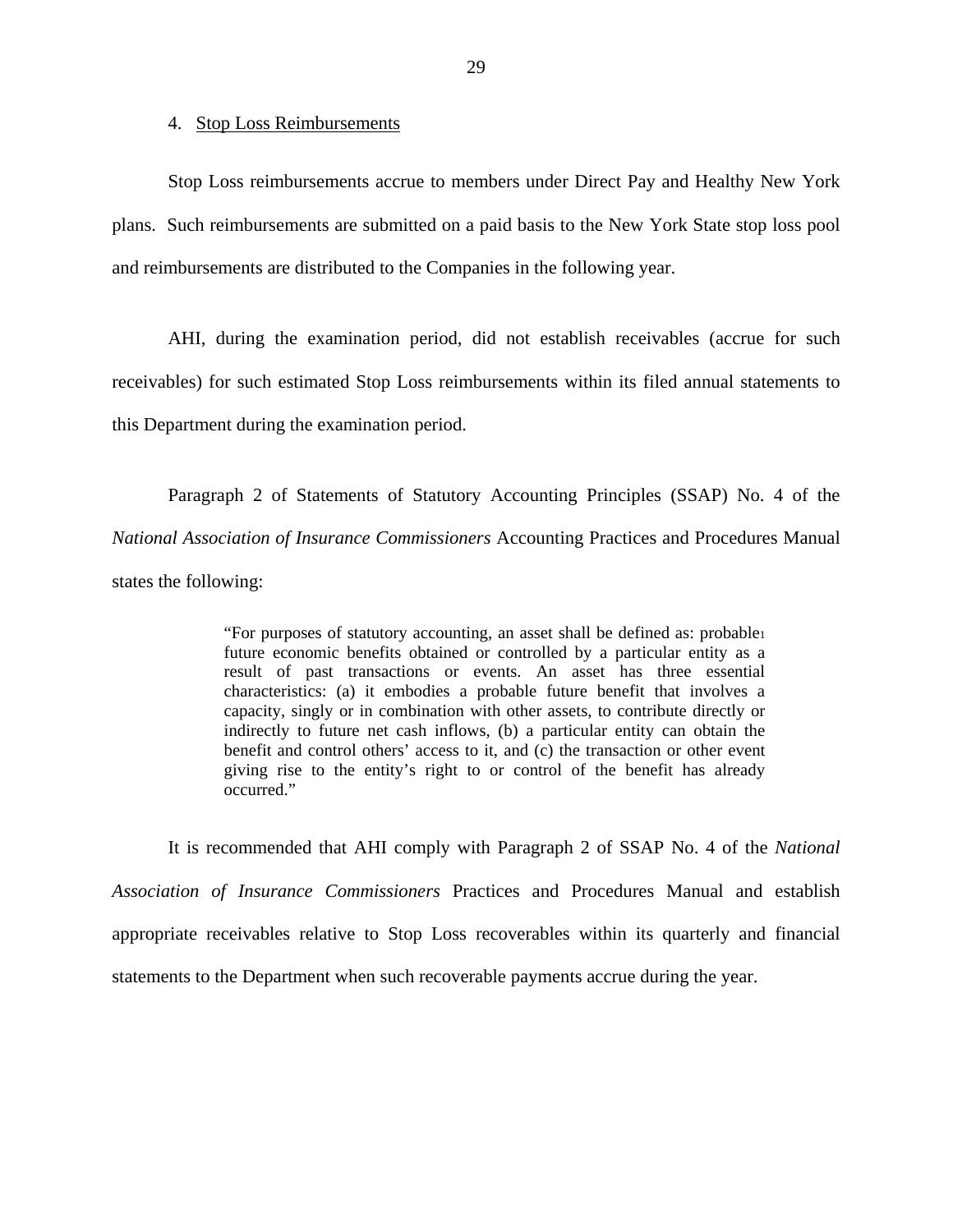## **3. FINANCIAL STATEMENTS**

## A. Balance Sheet

The following shows the assets, liabilities and capital and surplus as determined by this examination and as reported by the HMO, in its filed annual statement as of December 31, 2010. This statement is the same as the balance sheet filed by the HMO:

| Assets                                          | Examination    | <b>HMO</b>    |  |
|-------------------------------------------------|----------------|---------------|--|
| <b>Bonds</b>                                    | \$245,966,524  | \$245,966,524 |  |
| Common stocks                                   | 22,022         | 22,022        |  |
| Cash and cash equivalents                       | 6,241,134      | 6,241,134     |  |
| Securities lending reinvested collateral assets | 7,212,320      | 7,212,320     |  |
| Short-term investments                          |                |               |  |
| Investment income due and accrued               | 2,849,056      | 2,849,056     |  |
| Uncollected premiums in course of collection    | 25,861,637     | 25,861,637    |  |
| Current federal and foreign income tax          |                |               |  |
| recoverable and interest thereon                | 9,039,464      | 9,039,464     |  |
| Net deferred tax asset                          | 10,781,857     | 10,781,857    |  |
| Health care and other amounts receivable        | 713,867        | 713,867       |  |
| <b>Current State Income Tax Receivable</b>      | 552,456        | 552,456       |  |
| Medicare Part D Catastrophic Coverage           |                |               |  |
| Receivable                                      | 507,366        | 507,366       |  |
| Section 332 Assessment Receivable               | 407,214        | 407,214       |  |
| Medicare Part D Low Income Cost Share           | 310,225        | 310,225       |  |
| <b>Market Stabilization Pool Receivable</b>     | 9,087          | 9,087         |  |
| Total assets                                    | \$ 310,474,229 | \$310,474,229 |  |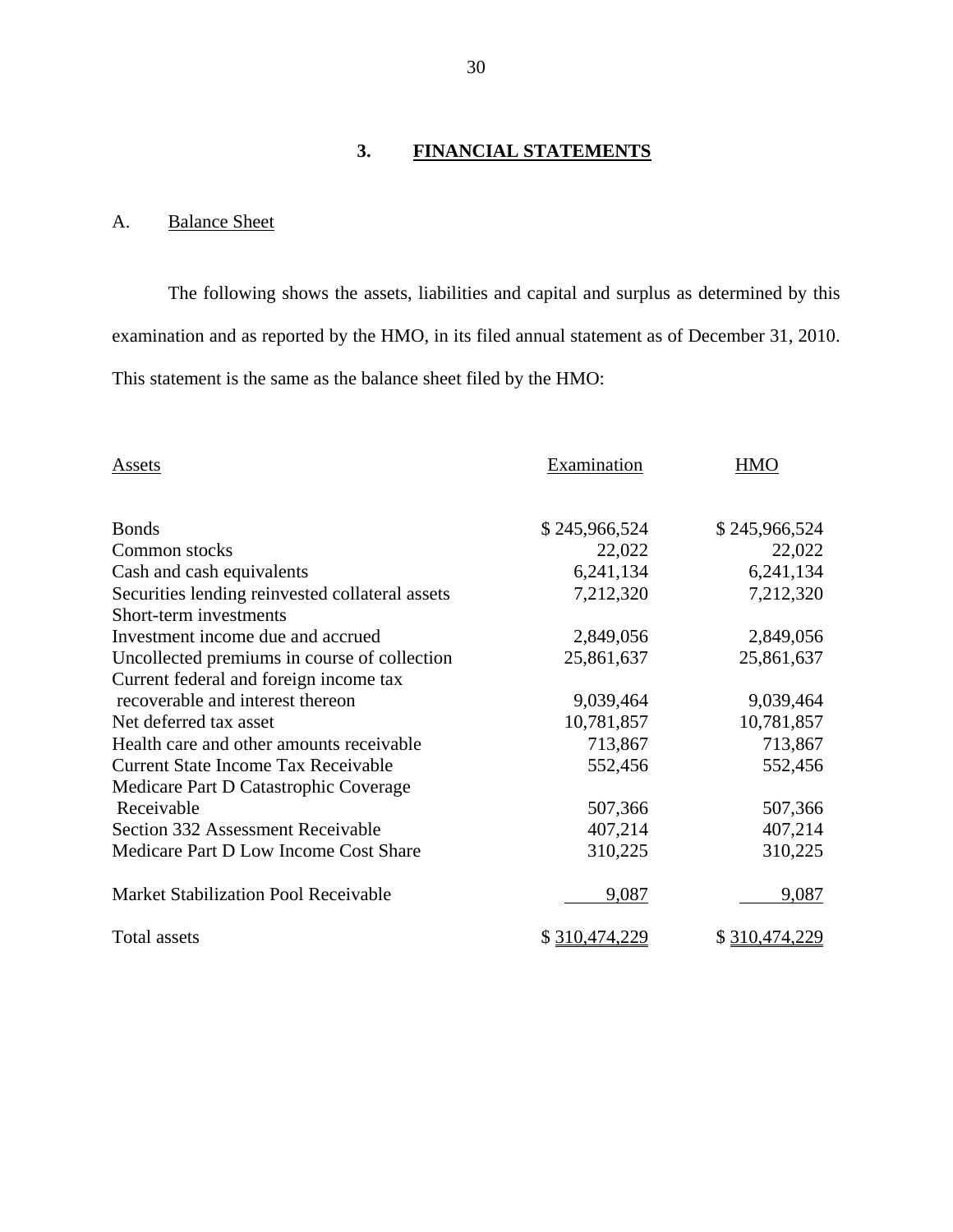| Liabilities                               | Examination   | <b>HMO</b>         |  |
|-------------------------------------------|---------------|--------------------|--|
| Claims unpaid                             | \$69,478,597  | \$69,478,597       |  |
| Unpaid claims adjustment expenses         | 1,267,428     | 1,267,428          |  |
| Aggregate health policy reserves          | 33,538,625    | 33,538,625         |  |
| Aggregate health claim reserves           | 647,276       | 647,276            |  |
| Premiums received in advance              | 1,019,605     | 1,019,605          |  |
| General expenses due or accrued           | 6,795,777     | 6,795,777          |  |
| Amounts due to parent, subsidiaries, and  |               |                    |  |
| affiliates                                | 13,938,421    | 13,938,421         |  |
| Payable for securities lending            | 7,212,320     | 7,212,320          |  |
| Aggregate write-ins for other liabilities | 579,074       | 579,074            |  |
| <b>Total liabilities</b>                  | \$134,477,123 | \$134,477,123      |  |
| Capital and surplus                       |               |                    |  |
| Common capital stock                      | \$<br>6       | $\mathcal{S}$<br>6 |  |
| Gross paid in and contributed surplus     | 69,956,549    | 69,956,549         |  |
| Contingency reserve                       | 73,799,441    | 73,799,441         |  |
| Additional deferred tax asset             | 3,105,587     | 3,105,587          |  |
| Unassigned surplus                        | 29,135,523    | 29,135,523         |  |
| Total capital and surplus                 | 175,997,106   | 175,997,106        |  |
| Total liabilities, capital and surplus    | \$310,474,229 | \$310,474,229      |  |

Note: The Internal Revenue Service has not conducted any audits of the income tax returns filed on behalf of the HMO through tax year 2010. The examiner is unaware of any potential exposure of the HMO to any tax assessments and no liability has been established herein relative to such contingency.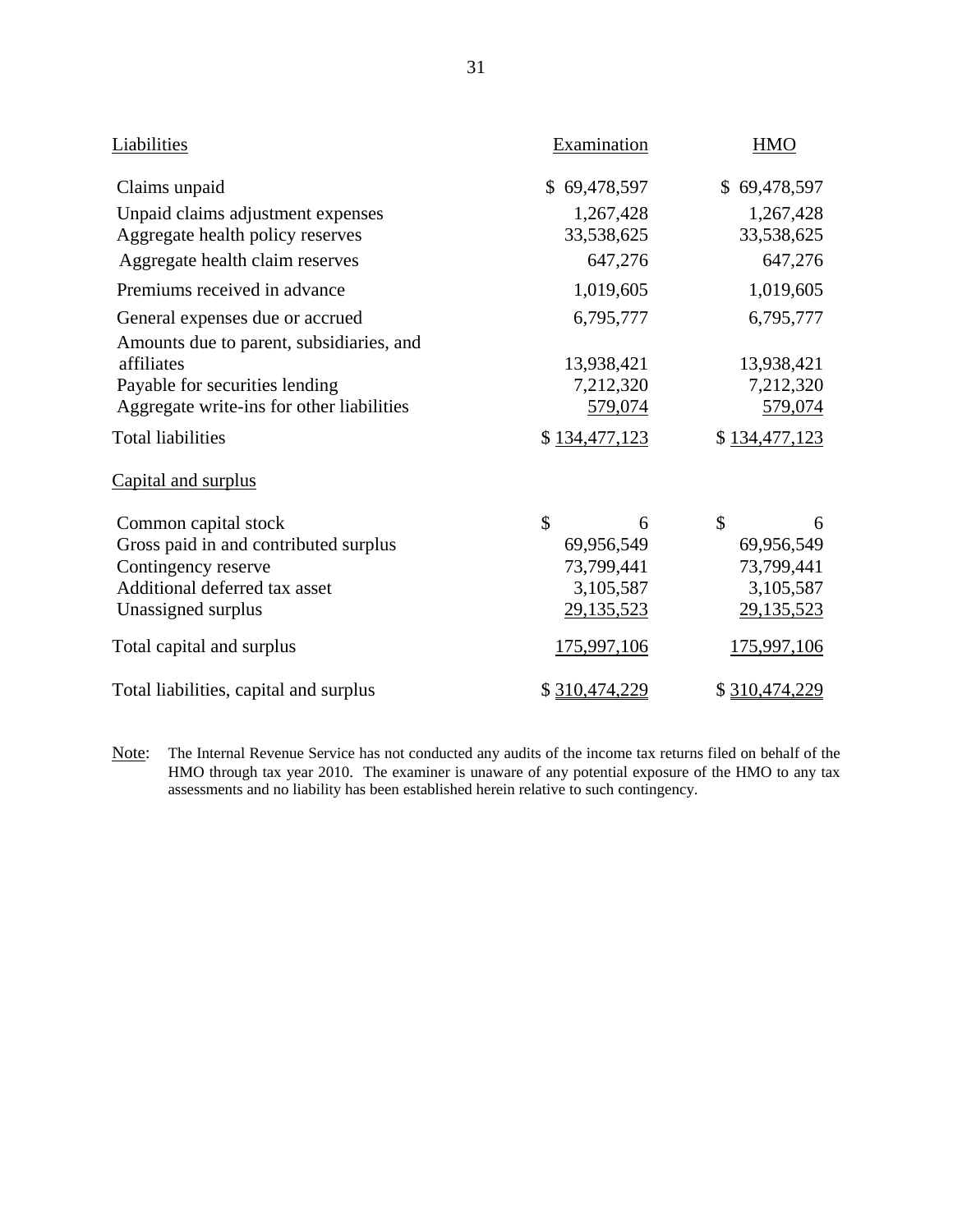B. Statement of Revenue, Expenses and Capital and Surplus

Capital and surplus decreased \$56,389,706 during the five-year examination period,

January 1, 2006 through December 31, 2010, detailed as follows:

## Revenue

| Net premium income                                    | \$4,146,214,802 |                   |
|-------------------------------------------------------|-----------------|-------------------|
| Change in unearned premium reserves                   | 1,086,338       |                   |
| Total revenue                                         |                 | \$4,147,301,140   |
| Hospital and medical expenses                         |                 |                   |
| Hospital/medical benefits                             | \$2,902,264,495 |                   |
| Other professional services                           | 9,149,612       |                   |
| Outside referrals                                     | 150,359,019     |                   |
| Emergency room and out-of-area                        | 73,857,365      |                   |
| Prescription drugs                                    | 376,704,332     |                   |
| <b>Market Stabilization Pool</b>                      | (5,395,180)     |                   |
| <b>Stop-loss Fund Recoveries</b>                      | (98, 217, 875)  |                   |
| Total hospital and medical benefits                   | \$3,408,721,768 |                   |
| Administrative expenses                               |                 |                   |
| Claims adjustment expenses                            | 40,544,852      |                   |
| Cost containment expenses                             | 25,380,163      |                   |
| General administrative expenses                       | 335,975,105     |                   |
| Increase in reserves for life and accident and health |                 |                   |
| Contracts                                             | (10, 115, 566)  |                   |
| Total underwriting deductions                         |                 | \$3,800,506,322   |
| Net underwriting gain/loss                            |                 | \$<br>346,794,818 |
| Net investment income earned                          | 64,945,767      |                   |
| Net realized capital gains/losses                     | (3,428,829)     |                   |
| Net investment gains/losses                           |                 | 61,516,938        |
| Other income or expenses                              |                 | (294,100)         |
| Net income before federal and foreign income taxes    |                 | \$<br>408,017,656 |
| Federal and foreign income taxes incurred             |                 | 122,343,002       |
| Net income                                            |                 | \$<br>285,674,654 |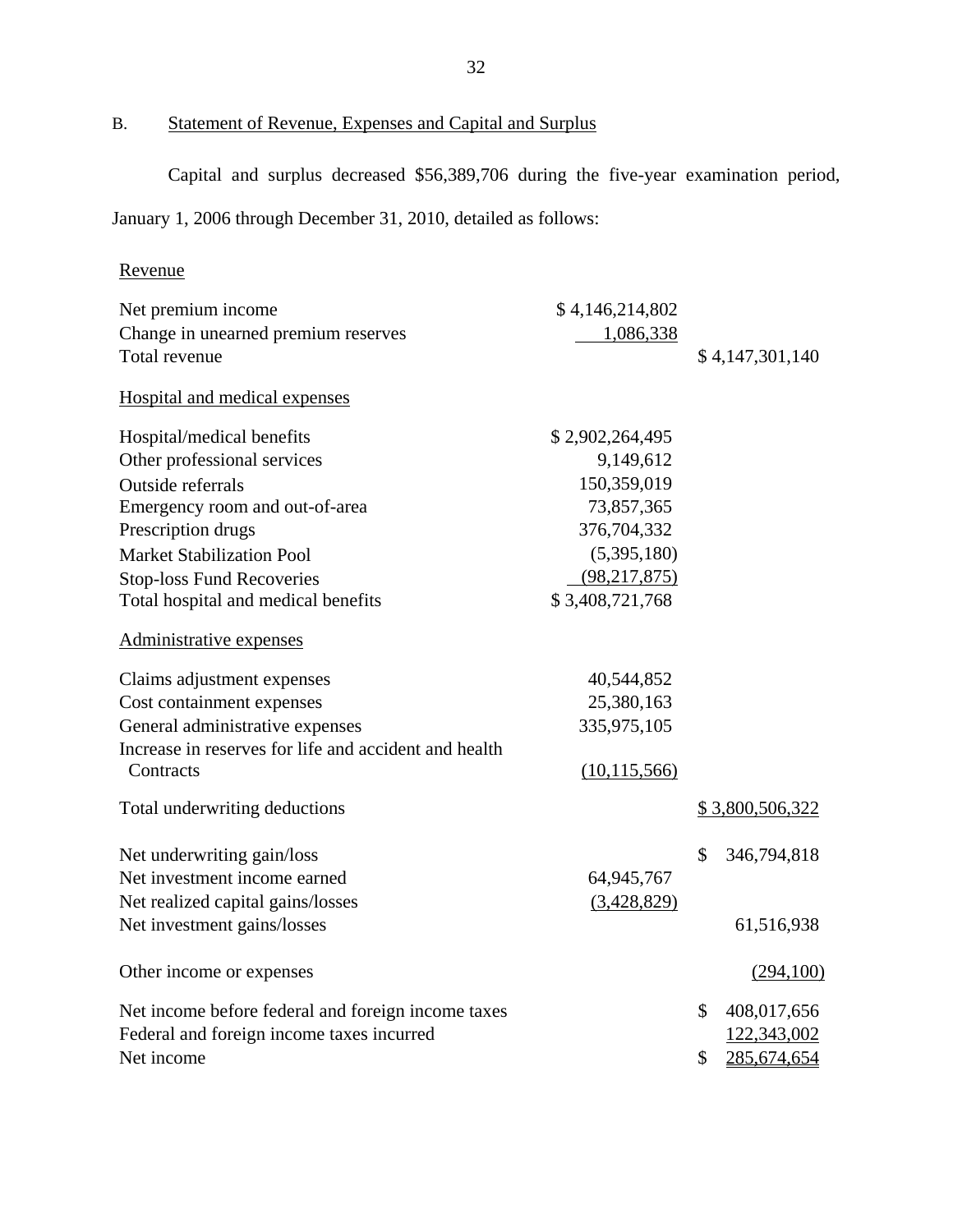## Changes in Capital and Surplus

Capital and surplus, per report on examination, as of December 31, 2005

|                                           | Gains in<br>Surplus | Losses in<br>Surplus |               |
|-------------------------------------------|---------------------|----------------------|---------------|
| Net income                                | \$285,674,654       |                      |               |
| Dividend to stockholder                   |                     | \$355,400,000        |               |
| Net unrealized capital losses             |                     | 25,723               |               |
| Change in net deferred income tax         |                     | 17, 133, 137         |               |
| Change in non-admitted assets             | 29,355,083          |                      |               |
| Correction of error-current federal taxes |                     | 1,966,170            |               |
| Change in deferred tax asset              | 3,105,587           |                      |               |
| Net decrease in capital and surplus       |                     |                      | (56,389,706)  |
| Capital and surplus, per report on        |                     |                      |               |
| examination, as of December 31, 2010      |                     |                      | \$175,997,106 |

\$ 232,386,812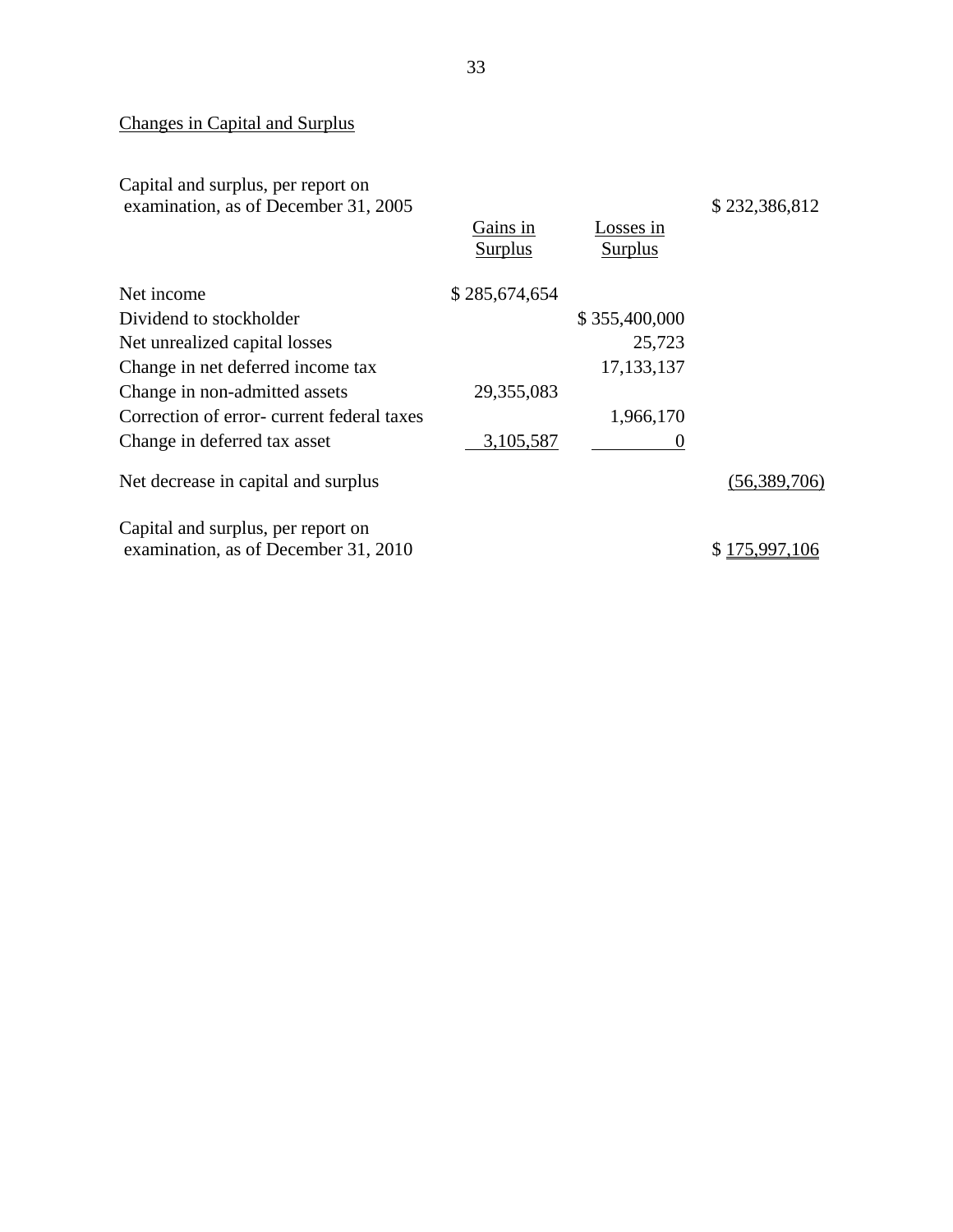## **4. CLAIMS UNPAID**

<span id="page-35-0"></span>The examination liability of \$69,478,597 is the same as the amount reported by the HMO as of December 31, 2010.

The examination analysis of the unpaid claims reserve was conducted in accordance with generally accepted actuarial principles and practices and was based on statistical information contained in the HMO's internal records and its filed annual statements as verified during the examination. The examination reserve was based upon actual payments made through a period in time, plus an estimate for claims remaining unpaid at that date. Such estimate was calculated based on actuarial principles, which utilized the HMO's experience in projecting the ultimate cost of claims incurred on or prior to December 31, 2010.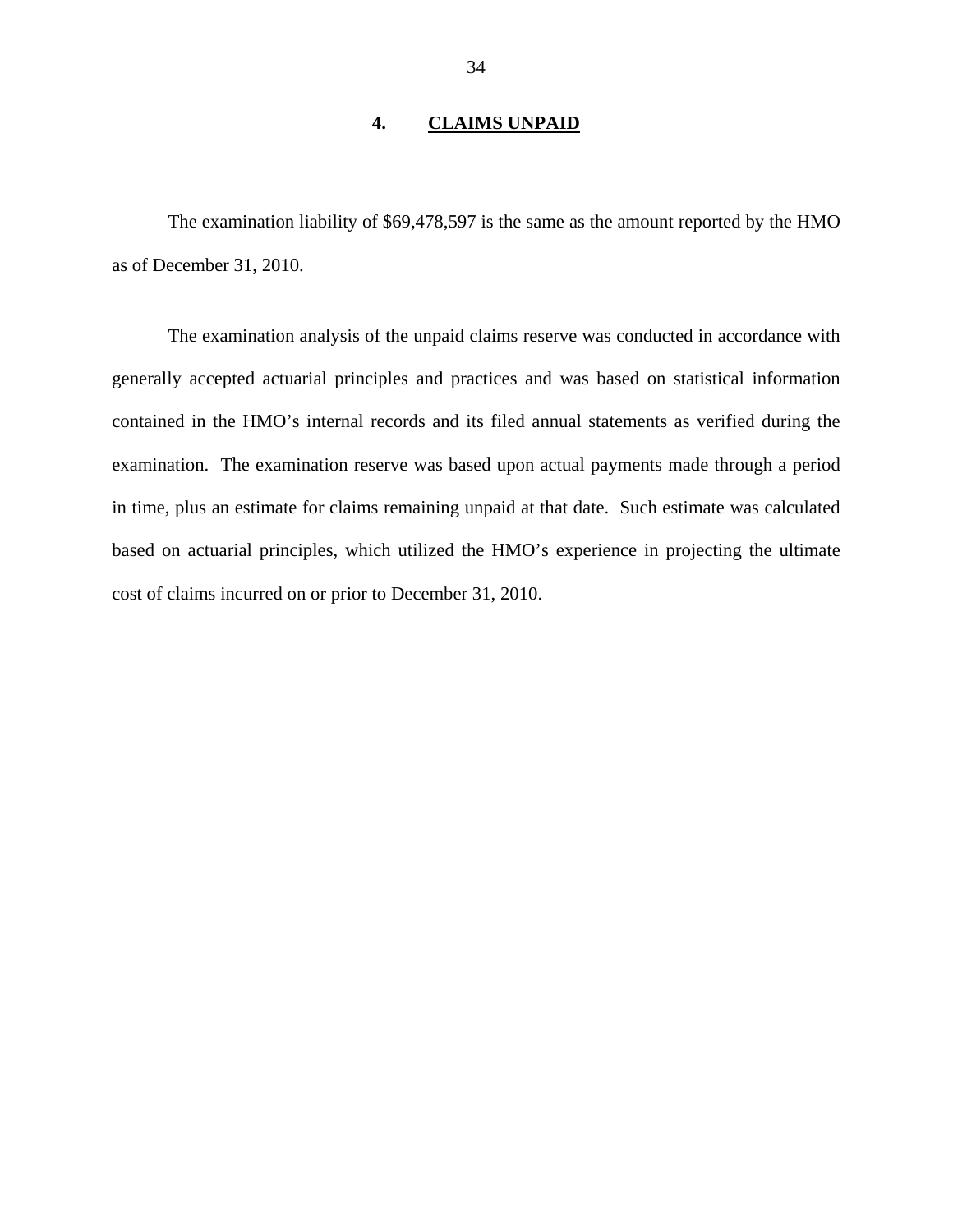<span id="page-36-0"></span>The prior report on examination, as of December 31, 2005, contained the following eight

financial related recommendations (page number refers to the prior report on examination):

## **ITEM NO. PAGE NO.**

## Management and Controls

1. It is recommended that the board meet a minimum of four items  $\frac{7}{2}$ per calendar year so that it can review and sign off on the operations and quarterly statements filed by the HMO with this Department.

*The HMO has complied with this recommendation.* 

## Investment Activities

2. It is recommended that the HMO comply with Part 98- 19 1.11(f)(1) of the Administrative Rules and Regulations of the Health Department and New York Insurance Department Circular Letter No. 2 (2006) and maintain its trusteed surplus in an escrow account in the HMO's name.

*The HMO has complied with this recommendation.*

## Accounts and Records

3. It is recommended that the HMO construct its Loss Ratio 20 Reports filed with this Department pursuant to the requirements of Section  $4308(g)(1)$  of the New York Insurance Law, utilizing actual loss experience.

*The HMO has complied with this recommendation.* 

4. It is recommended that the HMO pay the New York Health 21 Care Reform Act surcharges when required on all claim payments.

*The HMO has complied with this recommendation.*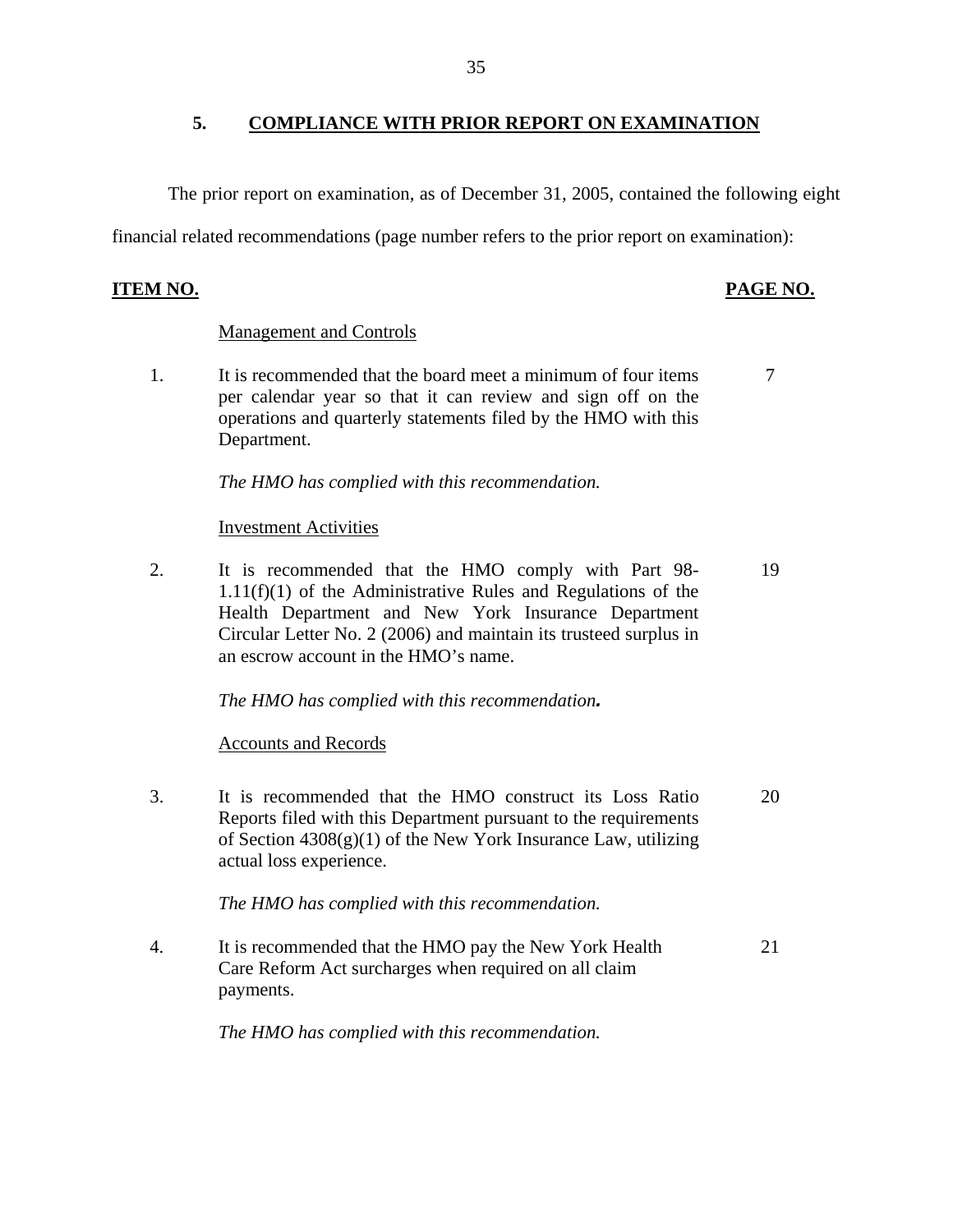## **ITEM NO. PAGE NO. PAGE NO.**

## Receivables from Parent, Subsidiaries and Affiliates

5. It is recommended that AHI and its Parent implement controls 26 to prevent inaccurate or inappropriate inter-company transactions.

*The HMO has complied with this recommendation.* 

6. It is recommended that AHI be credited for all amounts 26 erroneously charged to it.

*The HMO has complied with this recommendation.*

## Health Care Receivables

7. It is recommended that the HMO review its internal controls to 27 ensure that procedures are in place that will ensure that advance payments are properly recorded as receivables in its financial statements.

## *The HMO has complied with this recommendation.*

8. It is recommended that in instances when the HMO changes its 28 estimate of uncollectible PIP Reserves, such change should be reflected as a change in estimate; as a specific write-in line item on the income statement of the HMO's quarterly and annual financial statements, instead of as a change to the medical expenses of the HMO.

*The HMO is no longer engaged in any PIP arrangements.*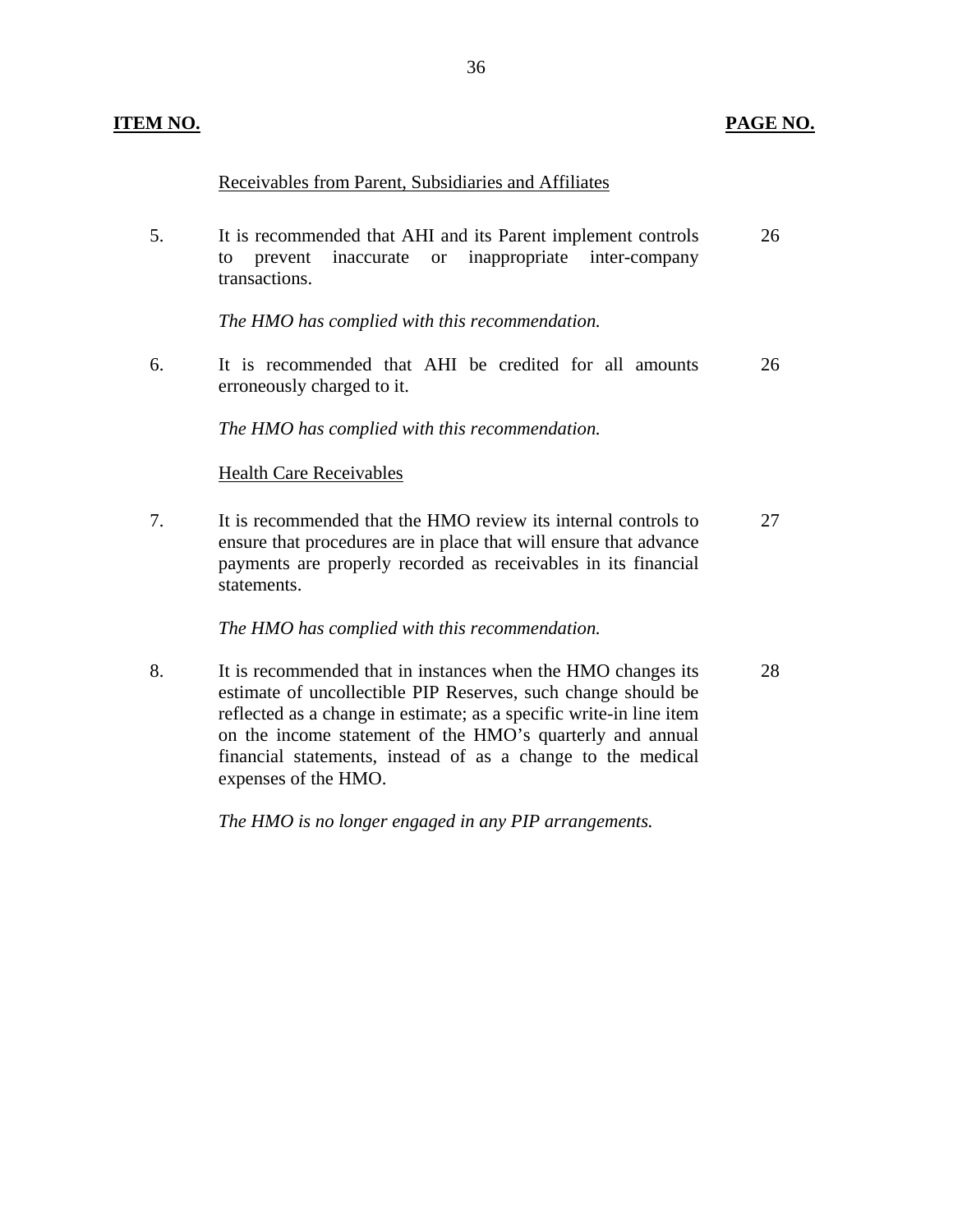## **6. SUMMARY OF COMMENTS AND RECOMMENDATIONS**

### **ITEM**

## **PAGE NO.**

#### A. Enterprise Risk Management ("ERM")

It is recommended that historic records of ERM dashboards be maintained to facilitate monitoring of risk management performance. 19

#### B. Accounts and Records

i It is recommended that the HMO allocate an appropriate portion of any HCRA audit settlement expense and the related liability to AHIC for the purpose of reporting accurate assessments in AHI and AHIC's filed annual statement, in accordance with the Annual Statement Instructions of the *National Association of Insurance Commissioners* ("NAIC"). 25

- ii It is recommended that the HMO accurately disclose the HCRA assessment expense and related liability in the notes to its filed annual statements, in accordance with the Annual Statement Instructions of the National Association of Insurance Commissioners. 25
- iii. It is recommended that the HMO act to modify the provider identification process to accurately reflect all providers subject to the New York HCRA surcharge. 26
- iv. It is recommended that the HMO comply with the provisions of Insurance Regulation No. 146, the guidance provided in Department Circular Letter No. 1 (1994), and the instructions relative to the NAIC's Supplemental Health Care Exhibit of the Annual Statement. 28
- v. It is recommended that AHI accurately report liabilities for refunds payable under Section 4308(h) of the New York Insurance Law in its filed annual statements and within its loss ratio reports filed with the Department. 28
- vi. It is recommended that AHI take the steps necessary to ensure that it reports consistent loss ratios relative to its large group HMO plans within all filings made with the Department. 28

37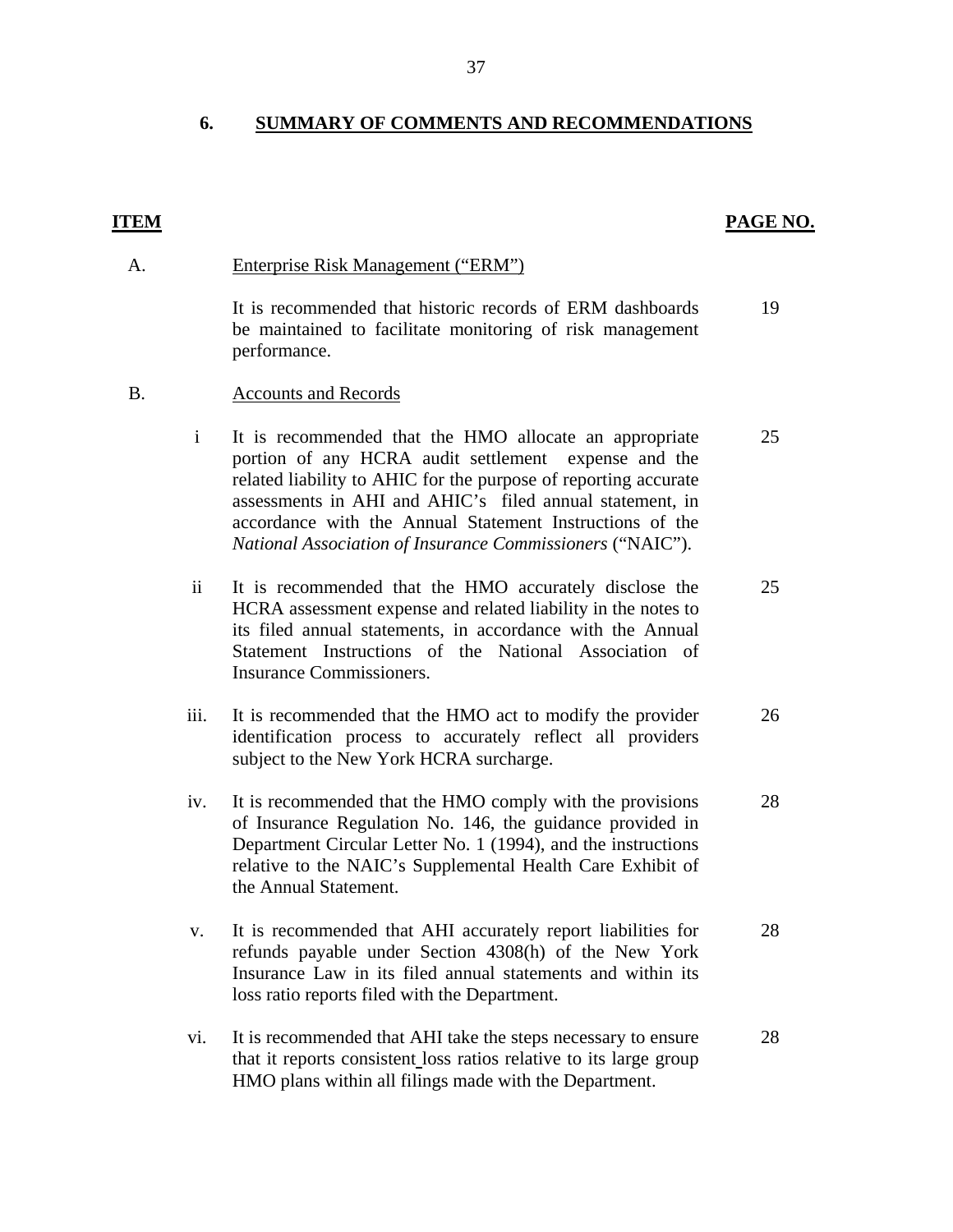## **ITEM PAGE NO.**

29

vii. It is recommended that AHI comply with Paragraph 2 of SSAP No. 4 of the *National Association of Insurance Commissioners* Practices and Procedures Manual and establish appropriate receivables relative to Stop Loss recoverables within its quarterly and financial statements to the Department when such recoverable payments accrue during the year.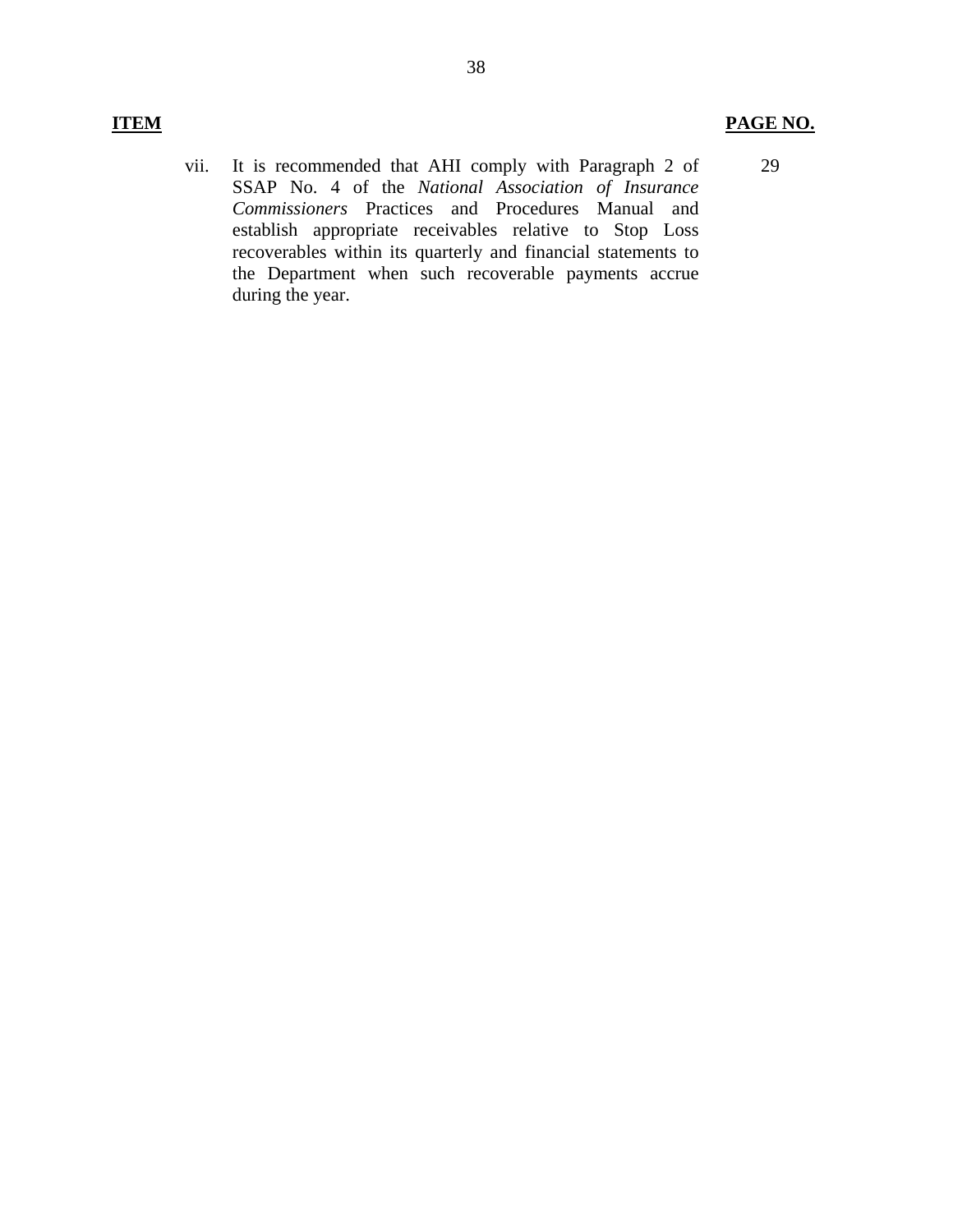Respectfully submitted,

 $\frac{1}{\sqrt{S}}$ 

Pearson Griffith Principal Insurance Examiner

STATE OF NEW YORK )  $\sum$ ) COUNTY OF NEW YORK)

report submitted by him is true to the best of his knowledge and belief. Pearson Griffith, being duly sworn, deposes and says that the foregoing report submitted by him is true to the best of his knowledge and belief. \_\_\_\_\_\_\_/S/\_\_\_\_\_\_\_\_\_\_\_\_\_\_\_\_\_

Pearson Griffith

Subscribed and sworn to before me  $\frac{3}{2014}$ .